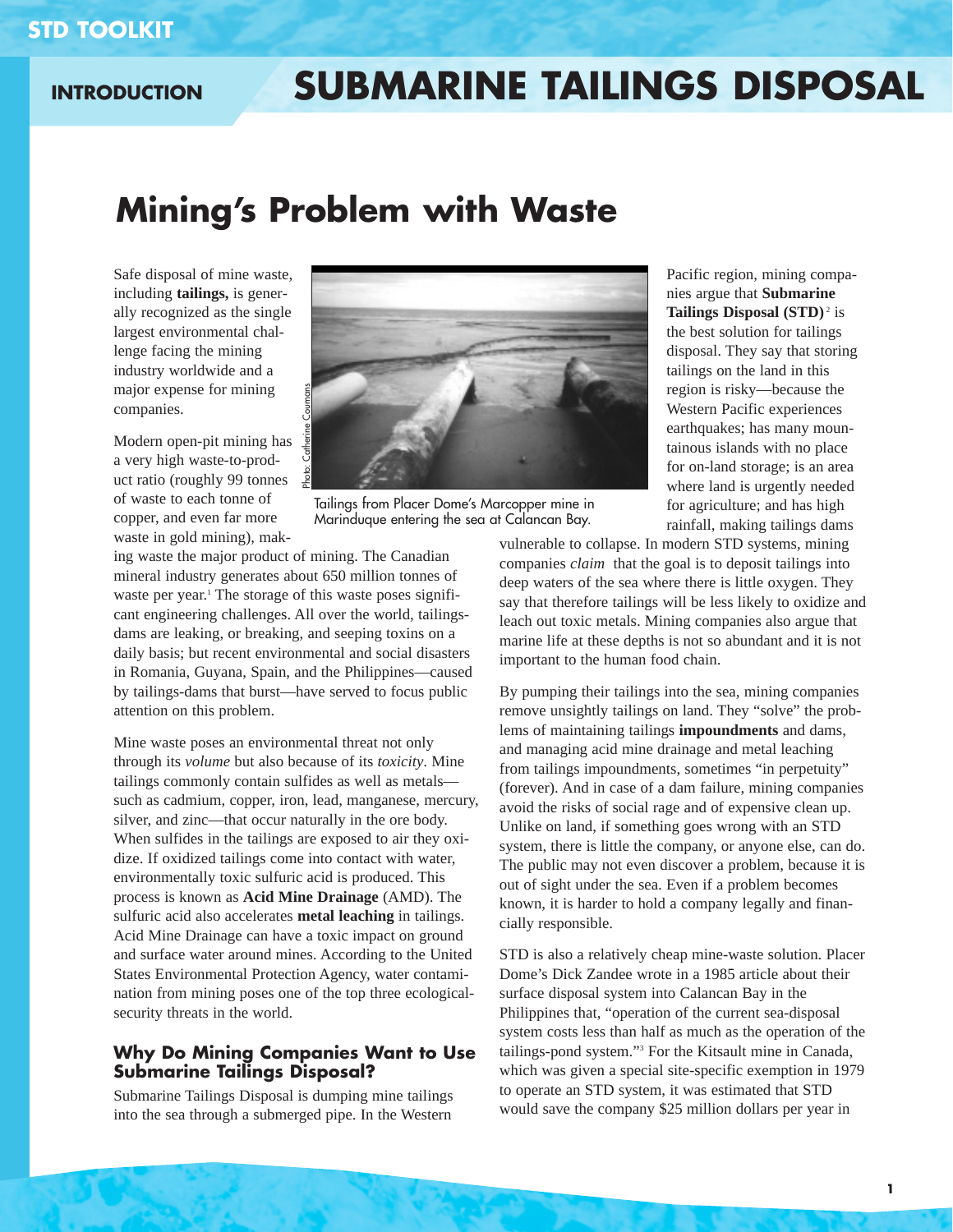tailings disposal costs relative to the cost of land-disposal. The U.S. Department of the Interior concluded that, on average, STD use resulted in a 17% reduction in capital costs and a 1.6% increase in operating costs.4

# **How is Submarine Tailings Disposal Done?**

Mines have a long history of dumping their waste into the sea. Historically this has been into the shallow, near-shore, areas. Even in recent years, shallow surface dumping of tailings, with very damaging consequences, continues to occur, such as at Placer Dome's Marcopper mine in the Philippines (1975-1991). Since the 1970's, there have been Submarine Tailings Disposal systems that have piped tailings further out to sea and deposited them under water into intermediate depths, such as the Island Copper Mine in Canada and the Atlas mine in the Philippines. These systems also caused environmental damage because the tailings did not stay where consultants predicted but came back up into more shallow areas. This toolkit focuses on deep sea dumping to show that there are also serious concerns with this so-called "best practice." It is important to know that even though the industry and its consultants now argue that deep sea disposal is best practice, new shallow depth STD systems are still being built, such as Newmont's Minahasa Raya Mine in Indonesia (started in 1996). And even at a modern deep-sea STD mine, such as Misima in Papua New Guinea, a large amount of waste (50 million tonnes) was dumped onto a near shore coral reef between 1988-1993.

**What Mining Companies Say:** The following is a generalized description of STD as mining companies and their consultants say it should be implemented in modern STD systems. Note that there may be differences in systems, depending on site-specific characterizations:

First, the tailings are treated to remove at least some of the most harmful chemicals. Then the tailings are piped to a "mixing tank" on the seashore, where they are **de-aerated** and mixed and diluted with seawater. Some companies say that the water should be drawn up from the deeper sea so that the tailings take on the density, temperature, and salinity of the water of that depth and so that the sea creatures in the shallow water are not disturbed by the water intake. The tailings are pumped into the sea through a submerged pipe. Most mining consultants say that 80 to 100 meters deep is sufficient to put the tailings below the **thermocline**, the **euphotic zone**, and the **mixed surface layers.**

When the tailings leave the pipe they should form a "**density current**," a coherent flow that has been described as looking like tooth paste that descends to the deep reaches of the sea. This descending density-current occurs because the tailings are heavier than the surrounding water and because gravity pulls

them downwards. A seabed slope of minimally 12% is thought to be needed to move the tailings along the seabed, away from the pipe. When the tailings settle on the sea floor, they are expected to smother the **benthic life** that exists there. Not yet known is whether the **benthic organisms** can regenerate and coexist with the tailings.

At all STD mines worldwide there have been the following impacts:

- 1. Pipe breaks
- 2. Wider than expected dispersal of tailings
- 3. Smothering of the Benthic organism
- 4. Increased **turbidity**
- 5. Introduction of metals and milling agents (chemicals, such as cyanide, used for extraction of the desired metals, and detergents and frothing agents to float out the metals) into the sea.

## **Where STD is Practiced, and Proposed Sites**

The first mines to use STD were the Atlas Mine, in the Philippines, and the Island Copper Mine, in Canada (both in 1971) and the Jordan River Mine, in Canada, and the Black Angel Mine, in Greenland (both in 1972.) In all of these cases, the mines dumped at relatively shallow depths and experienced serious problems with wider than predicted dispersal (spreading out) of tailings, turbidity, and metal leaching. Even after it became well known that these mines were damaging marine environments, the Island Copper Mine, the Black Angel Mine, and the Atlas Mine continued using STD into the 1990s. (The Atlas Mine is still operating.)

STD is currently being practiced in the following places:

- In Chile at the Huasco Iron Pelletising Plant operated by Compania Minera del Pacifico
- In Indonesia at Minahasa Raya and Batu Hijau mines both operated by Newmont Corporation
- In Turkey at the Cayeli Bakir Mine operated by Inmet Mining
- In Papua New Guinea at the Lihir Mine operated by Lihir Management Company and Rio Tinto
- In Papua New Guinea at the Misima Mine operated by Placer Dome
- In England at the Boulby Potash Mine operated by Cleveland Potash
- In the Philippines at the Atlas Mine operated by Atlas Consolidated Mining and Development Corporation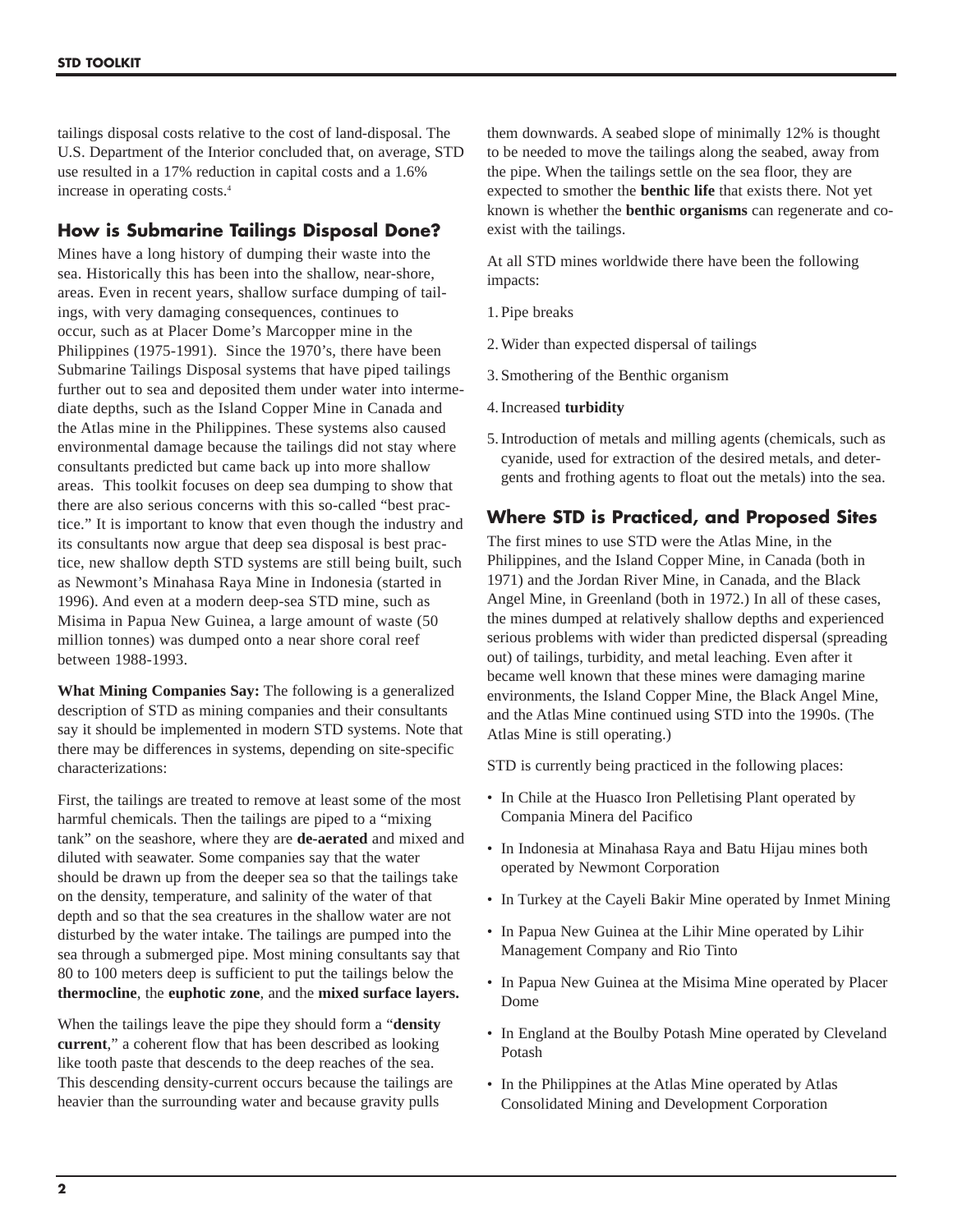## **Proposed STD Mines**

| Country          | Location                | <b>Company</b>                              |
|------------------|-------------------------|---------------------------------------------|
| Indonesia        | Awak Mas Sulawesi       | Mas Mindo Mining                            |
|                  | Toka Tindung Sulawesi   | Aurora                                      |
|                  | Gag Island              | BHP Billiton, PT Gag Nickel                 |
|                  | Central Malaku          | Ingold, an associate of Inco                |
|                  | Halmahara, North Maluku | Weda Bay Minerals and PT Aneka Tambang      |
|                  | Jember, East Java       | PT Jember Metals and PT Banyuwangi Minerals |
|                  | Banyuwangi, East Java   | PT Jember Metals and PT Banyuwangi Minerals |
|                  | East Java               | PT Jember Metals and PT Banyuwangi          |
| Papua New Guinea | Simberi Island          | Nord Australex                              |
|                  | Woodlark                | <b>Highlands Pacific</b>                    |
|                  | Ramu                    | <b>Highlands Pacific</b>                    |
| Philippines      | Tampakan, Mindanao      | Previously Western Mining Corp.             |
|                  | Mindoro Oriental        | Crew Development Corporation                |
|                  | Kingking, Mindanao      | not available                               |
|                  | Rapu Rapu               | Lafayette                                   |
| Solomon Islands  | <b>Bugotu Mine</b>      | <b>Bogotu Nickel</b>                        |
| Fiji             | Namosi Mine             | Nittetsu Mining Co. Ltd.                    |
| New Caledonia    | Boa-Kaine               | Iscor                                       |
|                  | Nakety                  | Argosy Minerals Inc.                        |
|                  | Prony                   | not available                               |
|                  | Koniambo                | Falconbridge                                |
| Panama           | Petaquilla              | Irian Resources, Teck & Inmet Mining        |

*Note: It appears that public protest has prevented the Rapu Rapu mine from getting a permit to use STD; the permit for the mine in Mindoro Oriental was withdrawn, (See: The Successful Struggle Against STD in Mindoro, Philippines); and the future of Ramu mine is uncertain (see: Ramu nickel cobalt mine). Canadian mining giant Inco planned to use STD at its proposed Goro mine in New Caledonia, but they reverted to land based.* 

*STD is NOT being practiced, or proposed with any realistic chance of success, in the United States, Canada, and Australia. These three countries are home to most of the mining companies that want to use STD in the Western Pacific. STD is effectively banned in the U.S. and Canada under regulations that protect water and fish. (See: Canadian Legislation on Submarine Tailings Disposal.) Australia is considered unsuitable for STD for geological reasons.5*

## **Mining Companies and Consultants Promoting STD**

# **The Mining Companies**

The main mining companies pushing for STD in the Western Pacific region are among the biggest multinational mining companies: BHP Billiton, Placer Dome, Newmont (now merged with Franco-Nevada and Normandy), Inco, Falconbridge, and Rio Tinto. Many of these companies are notorious for the trail of disastrous mining projects they have left behind around the globe (Ok

Tedi, Marcopper, Grasberg, Bougainville). In February 2001, BHP, Placer Dome, Newmont, Rio Tinto, Western Mining Corporation, Anglo American, and Falconbridge organized a meeting in Vancouver, Canada, with several non-governmental organizations to discuss STD, an indication of the concern that companies have about public opposition. Nonetheless, industry representatives at the meeting insisted that STD should be evaluated on scientific grounds only and that science proves that STD is an acceptable waste-disposal option. They said that they will continue to practice STD.**<sup>6</sup>** (See: **Science and Submarine Tailings Disposal)**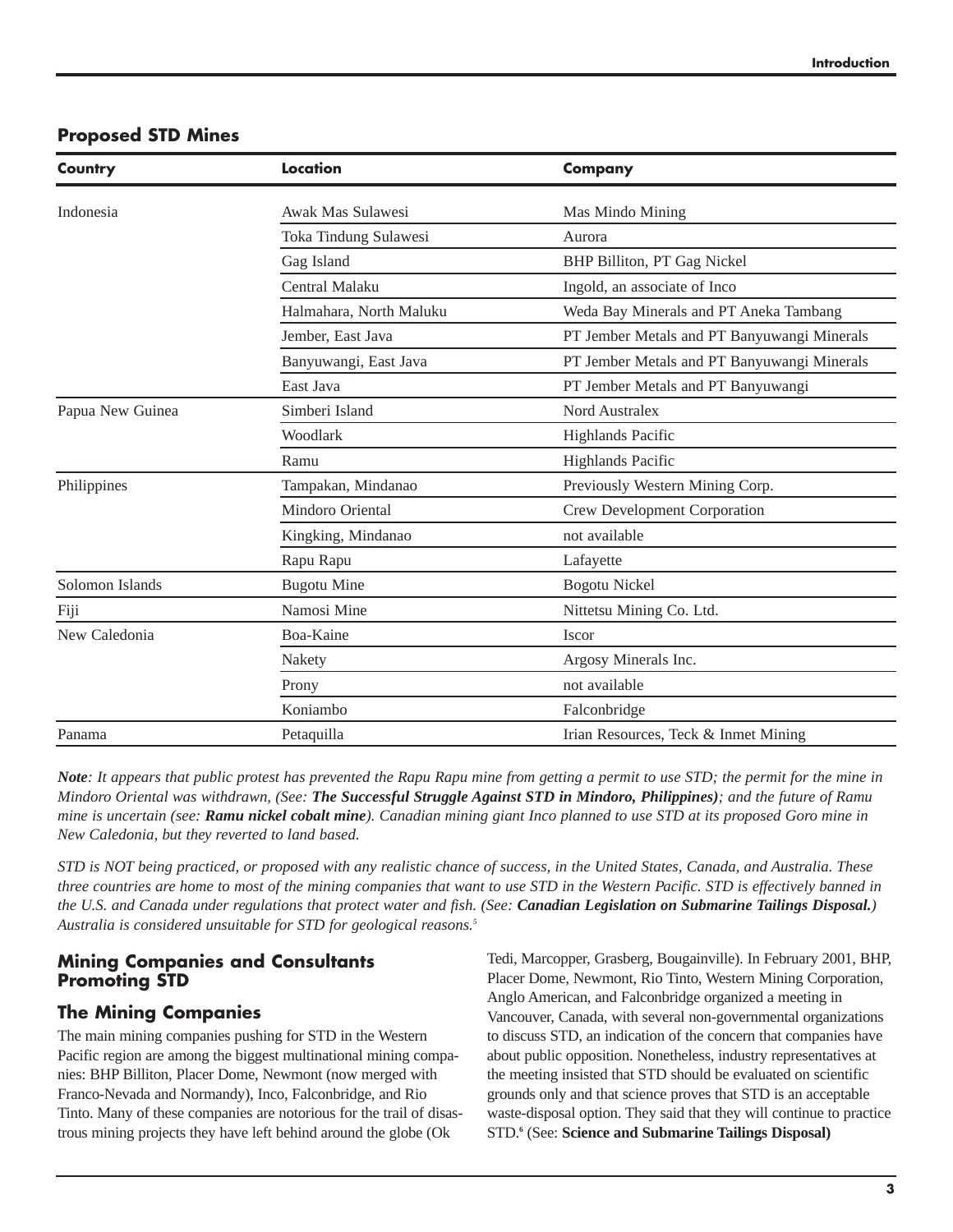## **The Consultants**

All of these mining companies make use of small groups of consulting firms that specialize in STD, some since the 1970s. These firms are: Rescan Environmental Services Ltd. (Rescan), Natural Systems Research Environmental Consultants (NSR Consultants), Dames and Moore, and Woodward-Clyde. Less well known, but active, is Lorax Environmental Services (Lorax). Reports from these firms, commissioned by the mining companies, are presented to governments and local communities as impartial, scientific assessments. But these reports are *not* peer reviewed, they are *not* published, and they are frequently not even available to the public upon request. In fact, these consulting companies have never been known to advise *against* STD, and they have a professional and financial interest in promoting STD. These consultants may report on areas of "concern," but they always refer optimistically to "mitigation" or to "technical adaptations" that can be made - or they refer to concerns as "acceptable risk."

Rescan and NSR Consultants have had their hands on almost every STD project to date, as well as many more that are being planned. Rescan was involved from the start in advising at Island Copper, Kitsault, Black Angel, Marcopper, Cayeli Bakir, Misima, Minahasa Raya, and many more. NSR Consultants have been, and currently, are involved in many STD projects and proposals in the Western Pacific (see section: A Look at the Industry). In spite of serious problems at many of the mines that Rescan has been associated with (for example, Black Angel) and is associated with (for example, Minahasa Raya), this company discusses the problems with these STD systems as "learning experiences," turning them into a selling point by arguing Rescan has the longest history with STD.

Importantly, certain individuals in these companies are personally involved in promoting STD as a technology. Most notable of these are Derek Ellis, Clem Pelletier and George Poling of

Rescan, Stuart Jones and David Gwyther, of NSR; and Tom Pederson, of Lorax. They give talks at conferences around the globe and interact with the media. Of greater concern, some have presented themselves as "independent experts" to governments trying to decide whether STD is safe for their country. They have done this by presenting themselves as academics, such as Tom Pedeson and Derek Ellis, whom have had appointments at universities, despite their links to consulting firms. Some have even visited communities as independent experts and given advice on whether the community should accept STD. Derek Ellis of Rescan has made STD his career; he was involved in the Island Copper Mine, the very first STD mine. But he has also presented himself as an impartial expert advisor to governments and communities.

#### **The Need for Independent Review of Consultants' Studies**

Only recently have independent assessments been made of mining industry consultants' studies. Two recent cases indicate that such independent assessments should be done more frequently. The consultants for Highlands Pacific Ltd. proposed Ramu Nickel Cobalt Mine in Papua New Guinea were NSR Consultants. Two independent reviews have been done of NSR's Environmental Impact Assessment—one in 1999, commissioned by the Mineral Policy Institute of Australia, and the other in 2001, commissioned by the Evangelical Lutheran Church of Papua New Guinea. (See Ramu Case Study.) In 2000, the United States Geological Survey (USGS) completed an independent study on behalf of the people of Marinduque, Philippines who were not comfortable with the assurances of Placer Dome and their consultants, Woodward-Clyde, that STD would be environmentally benign. (See: **The Successful Struggle Against STD in Marinduque, Philippines**)

### **Written by Catherine Coumans, MiningWatch Canada**

1 Environmental Mining Council of British Columbia. *Acid Mine Drainage: Mining and Water Pollution Issues in BC*. 1998. p. 3.

2 Submarine Tailings Disposal is now also being called Managed Submarine Tailings Placement and Deep Sea Tailing Placement. While the industry is trying to imply greater control over the tailings, these terms all cover

the same process: dumping mine waste into the sea through a submerged pipe.

- 3 Zandee, D. "Tailing Disposal at Marcopper Mining Corporation". Asia Mining. p. 35-45. 1985.
- 4 US Department of the Interior. *Potential for Submarine Tailings Disposal to Affect the Availability of Minerals from United States Coastal Areas.* Bureau of Mines,

OFR 101-93. 1993.

<sup>5</sup> Jones, Stuart and David Gwyther. *Deep Sea Tailing Placement*. 2000. p. 7.

<sup>6</sup> Summary to MiningWatch Canada from NGO participants in a multi-stakeholder meeting called, Deep Sea Tailings Disposal in Vancouver, February 27, 2001.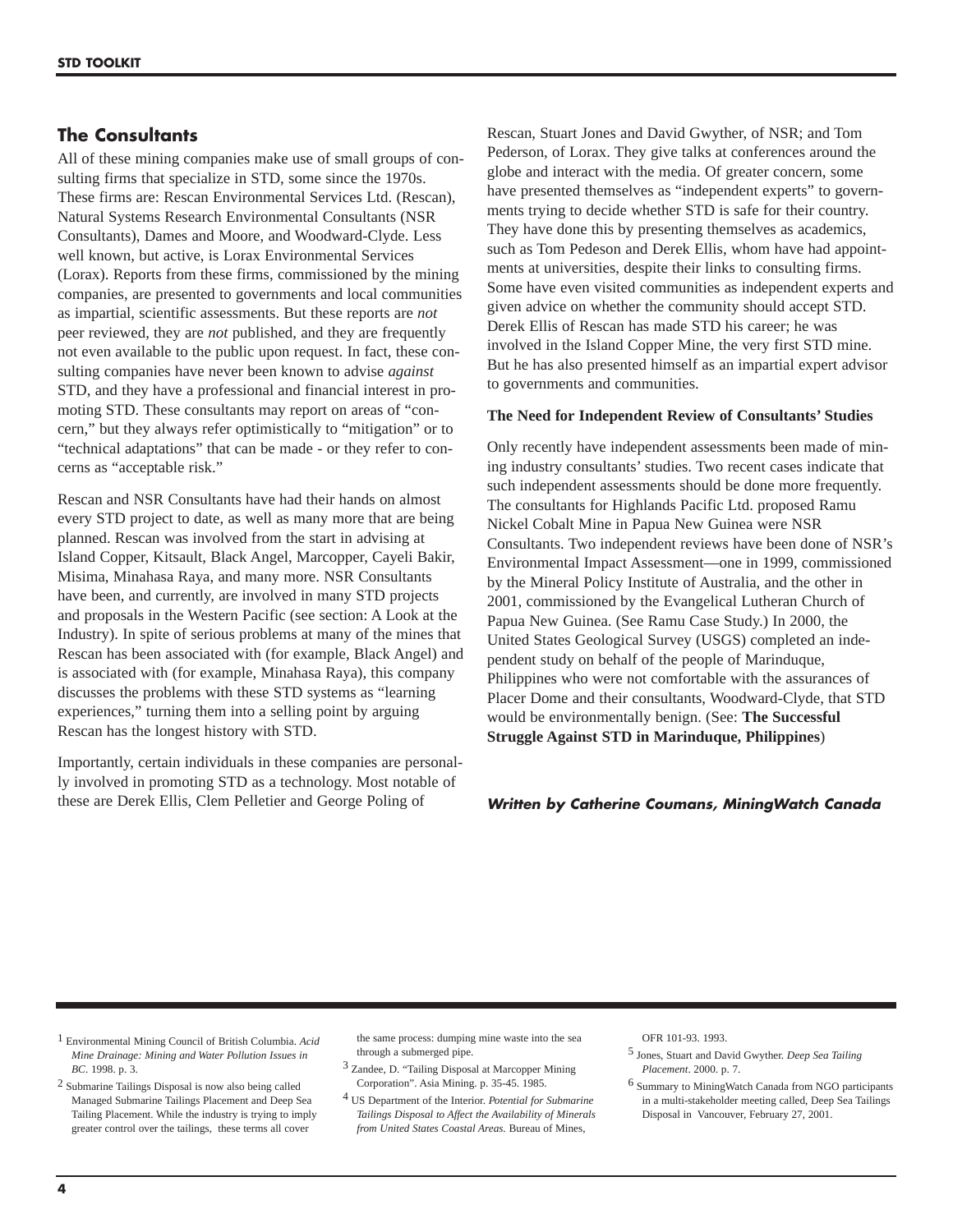# **Science and Submarine Tailings Disposal**

Most of the scientific studies on Submarine Tailings Disposal (STD) have been paid for by mining companies wanting to use STD technology to dump mine waste into the ocean. Most of this scientific work has been done by a handful of environmental consulting companies that specialize in STD science and technology. These include Dames and Moore, Woodward-Clyde, Rescan Consultants Inc. (Rescan), Natural Systems Research Consultants (NSR), and Lorax Environmental Services.

Some of these companies offer "cradle to grave" services, meaning they conduct studies mining companies need to get environmental permits from governments, including baseline studies; they conduct monitoring studies during the life of the mine; and when the mine is ready to close down, they conduct closure studies.

These studies are not peer reviewed, not published, and frequently not available to the public. In a clear conflict of interest, these consultants also sometimes act as independent advisors to governments on the science and technology of STD. There are too few independent scientific studies on various aspects of STD and too few independent site specific reviews of the Environmental Impact Assessments produced by mining industry consultants.

Mining companies and their consultants commonly make the following arguments:

- 1. Science and technology are the only things a community should consider when trying to decide if STD is an acceptable option for mine waste disposal.
- 2. Mining companies now have the scientific ability to evaluate a site on its environmental acceptability for STD.
- 3. Mining companies have the technology to implement STD in a way that makes it safe for the marine environment.

### **These mining industry assertions are not true.**

Whether or not STD should be used is simply not a matter of science; it's a matter of *social acceptability*, both at the government and local community level. What level of predicted damage to the marine environment is a community willing to accept? What level of risk of *unpredicted* (and unpredictable) damage are the people who will be immediately affected willing to accept?

Too often, it is impossible for communities to consider these options because information about risks associated with a project are not made available to them. Too often, communities are given a choice between land-based risks and risks of ocean disposal and are not presented with development choices that are alternatives to mining.

In every known case of STD, scientific predictions and "state-ofthe art" technology have not been able to protect marine environments from serious predicted impacts (such as the smothering of organisms on the sea bottom), as well as the risks of unpredicted impacts. Every STD system to date has suffered documented, unpredicted environmental damage or system failures.<sup>1</sup>

# **Limits to Science**

STD poses such a high degree of risk for substantial unpredicted and unpredictable long term impacts because little is known about the deep-sea ecosystem. New and unexpected discoveries are being made all the time, such as the discovery of living organisms near hot thermal vents, the discovery of 263 species of fish and 37 species of sharks and rays in the deep sea (230- 1,860 meters depth) of New Caledonia of which 40% were new to science<sup>2</sup>, and the discovery of "pinnacle" reefs at depths of 80-100 meters.3 These reefs are believed to play a crucial role as a spawning ground for fish. They are also at a depth at which most mine consultants say it is safe to start discharging tailings.

Because so little is known about deep sea ecosystems, its **benthic** organisms (those on the seafloor) and the role they play in the vertically integrated food chain in the ocean, it is reckless to assume the impact of hundreds of thousands of tons of metal enriched tailings will not be detrimental. Adopting the **Precautionary Principal**, STD should not be considered until the deep-sea ecosystem has been thoroughly studied by independent scientists so that its ecological role and value is better understood.

Technology by which to study the sea is improving, enabling scientists to better assess and recognize unacceptable environmental impacts not previously thought to be detrimental.<sup>4</sup> Current technology still cannot adequately model the deep-sea ecosystem well enough to provide information about impacts of tailings in the sea over many years. For example, scientists recognize that we simply do not have the ability to adequately model water movement and sediment movement sufficiently to be able to forecast exactly how solids will disperse in the sea over time.<sup>5</sup> In addition to scientific deficiencies, there are also technological weaknesses in STD systems. (See: Pipe Breaks below.)

Many impacts of STD have not yet been studied and many questions remain unanswered. For example:

- No research has been done on the effects of tailings on bioluminescence, the ability of some marine organisms to manufacture their own light in order to find food.<sup>6</sup>
- No answer exists to the question of what would happen to tailings on the sea bottom during an earthquake at sea.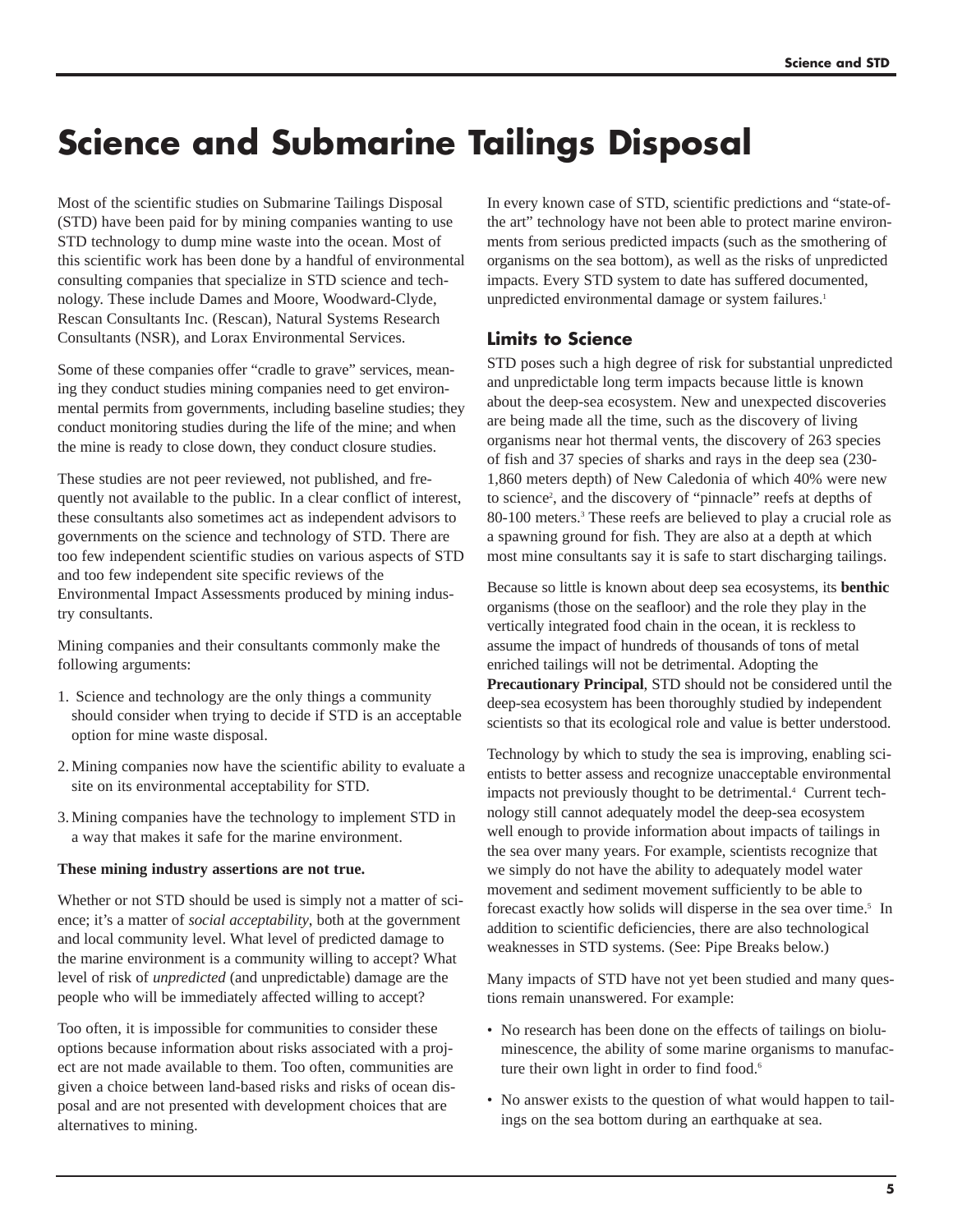• No answer exists to the question of how to control or mitigate damage if an STD system fails, if unexpected upwelling occurs or if a pipe breaks, spreading tailings into shallow, coral-rich areas.

## **Known Risks Related to STD**

In discussions with local communities and governments, mining companies and their consultants make claims about the environmental acceptability of STD and they claim STD, or Deep Sea Tailing Placement "is proven technology."7 But there are known risks related to STD that mining companies and their consultants either do not discuss with local communities or tend to minimize their severity by speaking of "mitigating measures" that can be taken or good "monitoring systems" that will warn people when a problem does occur. Especially during the pre-permitting

phase, there is not enough transparency about the risks associated with STD.

## **What Mining Companies and Consultants Claim**

If **de-aerated** tailings mixed with sea water are deposited by pipe below the **mixed surface layers**, below the **euphotic zone**, and below a **thermocline** onto a sea bed with a "sufficient" slope so that the tailings flow through gravity into the deep waters of the ocean, then tailings will stay together in a density current like toothpaste. Companies and consultants claim that tailings will not be able to come back up above the thermocline, will not significantly leach out metals, will not damage corals and will not negatively affect marine organisms, fish in general or particularly species that make up part of the human food chain.<sup>8</sup>

## **What we know**

**Plume Shearing:** Tailings do not stay together in a "density" current." When tailings leave the pipe to enter the sea, fine tailings particles always break off from the main stream and float away. This is called "plume shearing." These tailings are sometimes caught between ocean layers and can travel this way for many kilometers.<sup>9</sup> If they take on a rotation, tailings may maintain their density for hundreds of kilometers.10 Plume shearing can also happen when discharged tailings encounter "discontinuities" or places in the ocean where two layers of water meet with different temperature or density. Plume shearing exposes heavy metals to the food chain because fish either ingest tailing particles whole or take up leached metals through their gill membranes.11 Plume shearing also increases turbidity (makes water less clear), inhibiting photosynthesis by reducing the amount of light that penetrates into the water column. It also drives away some commercially valuable fish species (such as tuna) and poses a threat to fish because tailings contain sharp and pointy particles that may damage fish skin and gills and cause infection.<sup>12</sup>

*The Misima Mine, Papua New Guinea: Owned by Canadian mining company Placer Dome, the Misima mine is often held up as a model of how an "ideal" STD system should work. However, plume shearing at the Misima mine happens at a 112-meter depth, where the tailings leave the pipe and also at depths between 150 and 1,000 meters. Deepwater snapper, an edible species of fish, swim between 100-300 meters depth, so metals in the tailings that shear off may be absorbed by the snapper and passed up the food chain to people.13 The degree of turbidity is measured by the amount of Total Suspended Solids (TSS) in the plumes. TSS in plumes from the Misima Mine can be as high as 51 milligrams per liter (mg/l). Consultants for Misima (NSR Consultants) minimize this number by saying that the TSS is "only" 51 mg/l,<sup>14</sup> <i>but this is far higher than allowable under Canadian law. (See: Canadian Legislation on Submarine Tailings Disposal.)* 

**Thermoclines and Upwelling:** A thermocline is a layer in the ocean where the temperature changes rapidly. The water above and below the thermocline differs significantly in both temperature and density and acts as a natural barrier between two layers. Mining companies often present the thermocline as a natural and impermeable barrier that will keep tailings out of the mixed surface layers of the ocean. In fact, thermoclines are not necessarily stable barriers. They may become thicker or thinner at different times of the day or year, and they may come and go with seasons. There may be multiple thermoclines in some places while others will not have any. Studies by Professor Rizal Max Rompas from Sam Ratulangi University indicate that there is no thermocline in Buyat Bay, Sulawesi, Indonesia, where Newmont says it is disposing tailings at a depth of 82 meters from its Minahasa Raya mine. Studies show that the thermocline throughout Indonesian waters is deeper than 150 meters.<sup>15</sup> Independent scientists have also shown that there are a lot of sources of energy at work in the sea that can, in fact, push deeper water back up through the thermocline into the more shallow and biologically productive layers of the sea.<sup>16</sup> This is known as "upwelling." In addition to upwelling-favourable surface winds, other sources of energy include internal waves, bottom currents on a sloping seabed, and tidal flows, as well as more unusual events such as earthquakes at sea or tsunamis.

*Proposed Ramu Mine, Papua New Guinea: An independent study found that in Astrolabe Bay, in the Madang Province, "a bottom current moving towards the shoreline, with mid-depth currents moving offshore, is suggestive of upwelling, and this can not be ruled out on the available evidence."17 This study also found that "internal waves could act as periodic pumps to bring some of the STD slurry to much higher levels, where other processes could bring it higher yet."18 In 1999, an independent study by the Mineral Policy Institute stated that: "If this occurs it will have a significant impact on the productivity and ecology of Astrolabe Bay and the Madang coastline."19*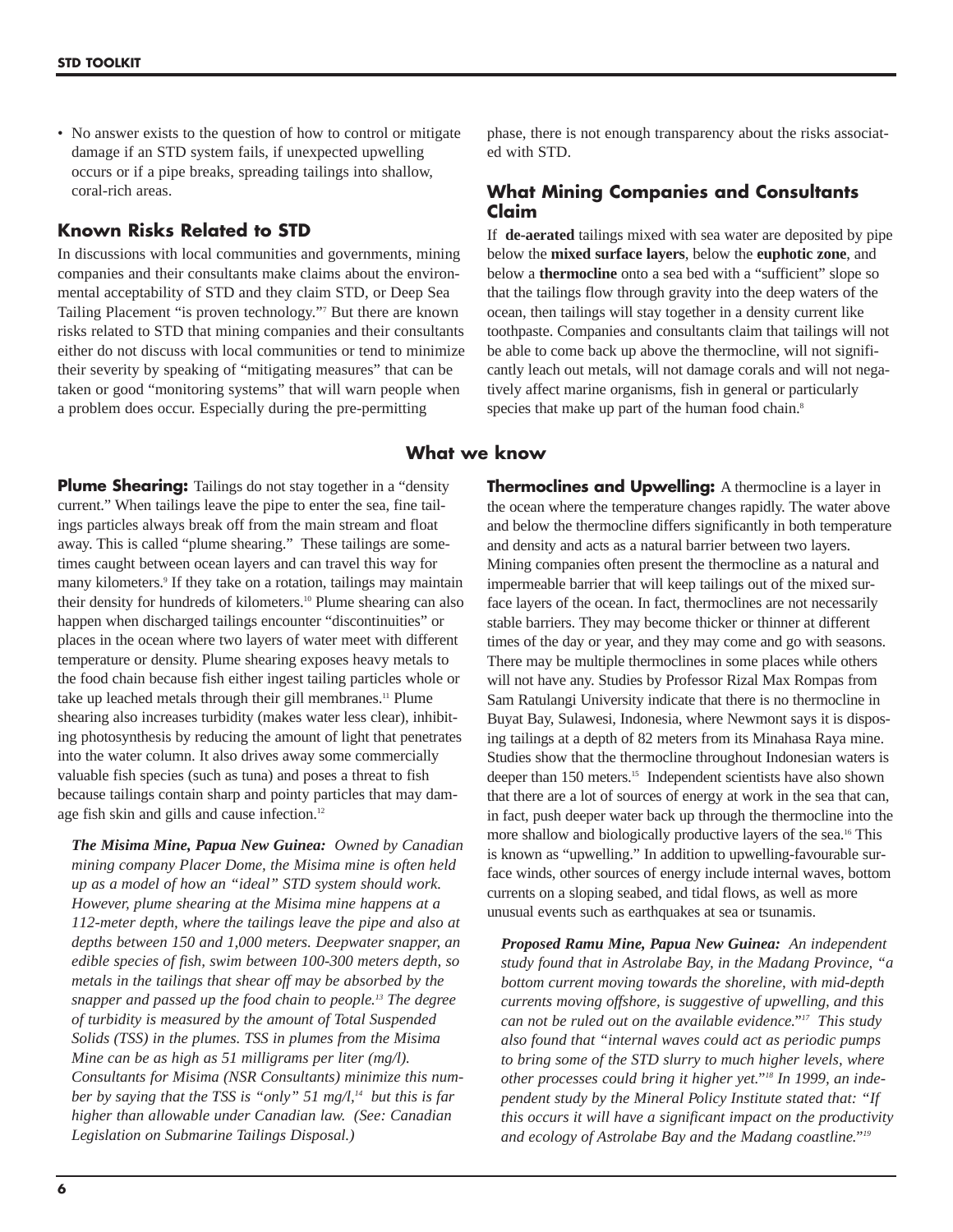## **BioAvailability of Dangerous Metals and**

**Chemicals:** Tailings that contain sulfides are prone to oxidation, acid drainage, and metal leaching. Metals leaching out of tailings in the sea are a problem because they may become bioavailable, meaning they may be absorbed by marine life and accumulate in the food chain, potentially affecting the health of marine life and of people who rely on food from the sea. Mining consultants argue that putting tailings in seawater largely solves these problems because there is less oxygen available in seawater (so slower oxidation) and seawater is alkaline (which counters acidity). These two factors prohibit acid drainage and metal leaching.20 Consultants also say that by de-aerating tailings (removing some oxygen), before they are piped into the sea and by depositing them in the deep sea, which has less oxygen than the mixed surface layers, the problem of metal leaching is essentially solved. However, in addition to plume shearing and upwelling (see above), the following describes how STD still does introduce dangerous metals and chemicals into the marine environment.

## **Readily Available Metals in Tailings Effluent:**

Dangerous metals that are already dissolved, or otherwise available in tailings, may be introduced to the sea immediately when tailings leave the pipe, such as at the Misima Mine.

*Misima Mine, Papua New Guinea: In the case of Placer Dome's Misima gold mine the tailings contain residual cyanide from the gold extraction process. Before being released into the sea the tailings are first diluted on shore with seven parts of seawater to one part tailing in a "mixing tank" to reduce the concentration of cyanide and other contaminants.21 Even after this dilution, the tailings contain such high levels of cyanide that they do not meet Papua New Guinea's "water quality criteria for seawater."22 Therefore, Placer Dome was granted a very large area in the sea around the outfall of the pipe, called a "mixing zone," within which the seawater is polluted with cyanide and other chemicals at levels not otherwise allowed by Papua New Guinea.23 This "mixing zone" in the sea extends 42 meters above the end of the pipe (which is at a 112 meter depth), and 488 meters below the pipe. The mixing zone is about 2.5 km wide at the top, tapering down to about a kilometer wide at the bottom. In addition to available cyanide, at the boundaries of the mixing zone, copper levels exceeded United States Environmental Protection Agency (USEPA) criteria, and lead levels exceeded Australian and USEPA criteria for total metal analysis. 24*

**Pipe Breaks:** Pipes that transport tailings to the sea are notorious for breaking and leaking tailings, both on land and in the sea. Part of the problem is that tailings are very abrasive. At sea, pipes are also vulnerable to landslides, shipping, storms, and tsunamis. When pipes break at sea this can have a serious impact on shallow and coral-rich areas. Pipe breaks are not only a characteristic of old STD systems, but of every STD system. When pipes break at sea the spilled tailings can have a serious impact on marine life in the shallow areas and on coral reefs.

*Minahasa Raya, Indonesia: Pipes have broken in the newest STD systems, such as at Newmont's Minahasa Raya Mine in Indonesia. The pipe broke at sea in 1998, first at 46 meters depth and later at 10 meters depth, seriously impacting coral reefs and marine life. A team of researchers led by Prof. Rizal Max Rompas from Sam Ratulangi University stated, "The mining activities of PT. Newmont Minahasa Raya in Minahasa regency and Bolaan Mongondow need to be reviewed. High levels of several toxic compounds were found at Buyat Bay. The amount of toxic compounds in seawater has reached over the tolerable threshold allowed by government law, PP no 20, 1990. Moreover, the research has found some indication of contamination of the planktons and pelgic fish live in that area… Highly toxic compounds in Buyat Bay include those which are bio-accucumulative and carcinogenic." <sup>25</sup>*

*Misima Mine, Papua New Guinea: Pipes have also broken at what many in the mining industry consider to be a model STD mine, Placer Dome's Misima Mine in Papua New Guinea. The tailings pipe at Misima broke in 1997, at 55 meters depth, and again, in 2001, at 13 meters depth. It took Placer Dome six months before the pipe was fixed in 1997. Placer did not fix the pipe break of December 2001 until February 20, 2002. During each of these pipe breaks at sea, cyanide and metal enriched tailings particles were pumped into the shallow, oxygenated, euphotic zone that is abundant with sea life. Furthermore, by releasing tailings and cyanide at the shallow depths of 55 meters and 13 meters, Placer Dome was no longer in compliance with the conditions of its permit as these shallow areas fall outside of the "mixing zone" Placer was granted.* 

*Batu Hijau, Indonesia: This mine started in 1999 and has already had two pipeline breaks because of inadequate pipe materials and quality control.* 

*Atlas Copper Mine, Philippines: The pipeline was wiped out by a typhoon.*

**Metal Solubility and Availability in Seawater:** When exposed to oxygen, sulphides in tailings can oxidize and, in combination with water, produce acids that can leach metals out of tailings. STD proponents<sup>26</sup> argue that these metals will leach out less readily under water, where there is less oxygen. But some metals are actually quite soluble in seawater, even in deep, less oxygenated seawater, as became apparent in the case of the Black Angel Mine. Should metals find their way to the more oxygenated surface layers through upwelling, plume shearing, or pipe breaks, then oxidation and leaching is likely for certain metals, as shown through the research on tailings in the sea at historic copper mines in Newfoundland. Independent scientists also predict metal leaching from tailings in the case of the proposed Ramu Mine.

*Black Angel Mine, Greenland: Golder Associates have noted that even in the case of the Black Angel Mine, where tailings were deposited in a deep fjord, "assumptions about*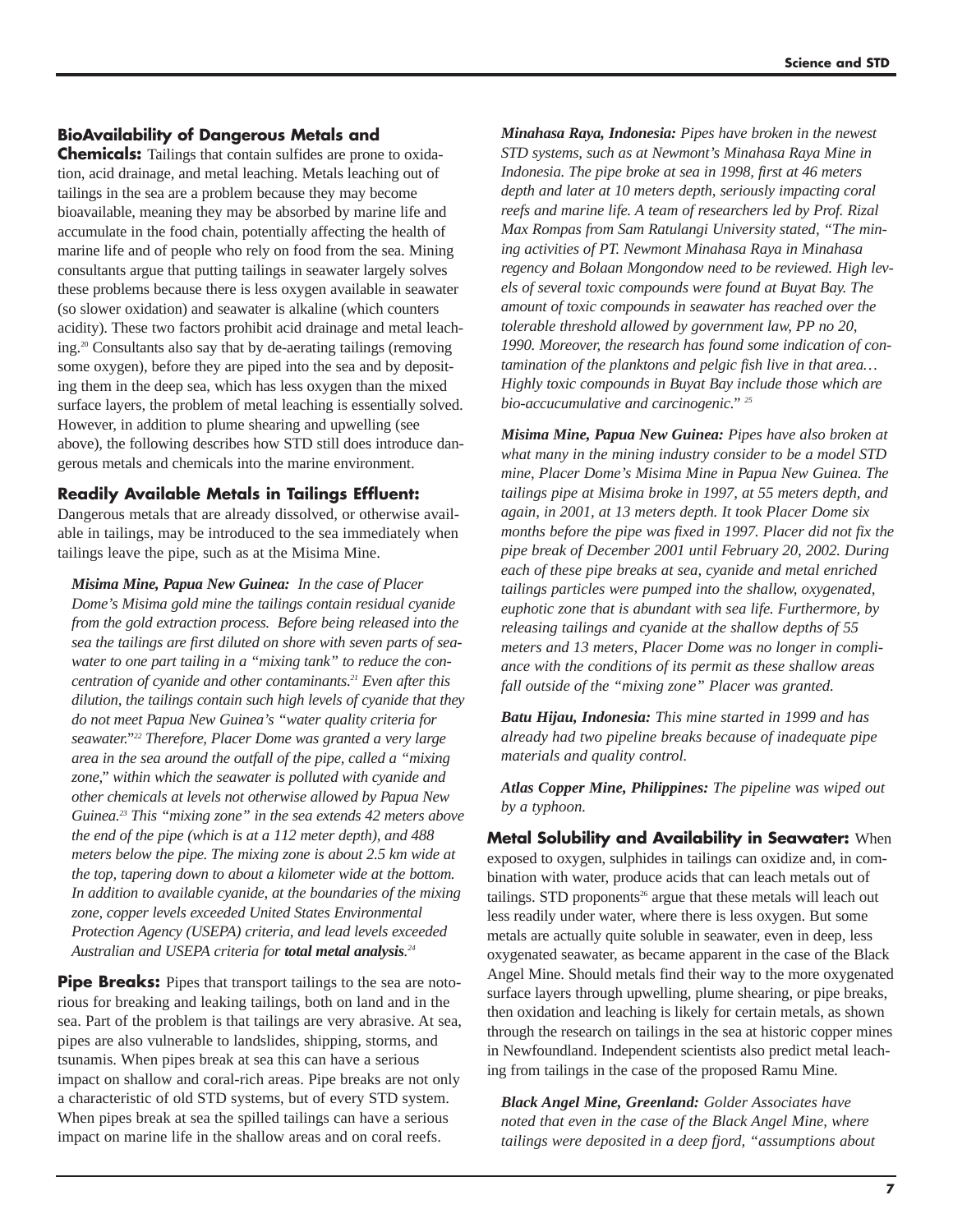*the potential solubility of the ore minerals in a marine environment proved to be wrong. Although the sulfide minerals were considered to be insoluble, the soluble hydroxide, carbonate and sulfate phase of Cu [copper], Pb [lead], Zn [zinc], and Cd [cadmium] that formed during the milling process were quickly released to the seawater as tailings were deposited into the nearby fjord."27*

*Historic Copper Mines in Newfoundland, Canada: A three year, ongoing study by scientists from Natural Resources Canada, Fisheries and Oceans Canada, and Memorial University of Newfoundland aims to study the chemical and eco-toxicological impacts of tailings that were deposited in the near shore environment by two copper mines in the 1950s and 1960s. A paper presented in 200128 represents their initial findings, which include the following: That even though oxygen is reduced by a water cover, some sulfide minerals may actually leach out metals more easily in salt water because chemical reactions that produce an electric current are enhanced by the salt. "The extent of weathering [of tailings] in many cases appears to be more intensive in the saline versus fresh water medium, likely because the former is a stronger electrolyte to enhance the electron transfer process. In addition, data clearly show that Pb [lead] leaching is enhanced under saline versus fresh cover. Ni [nickel] leaching also appears to be enhanced under a saline water cover while the data for Cu [copper] and Zn [zinc] are inconclusive." This study also shows that metals from these tailings that were dumped in the sea did appear to bioaccumulate in marine life: "Concentrations of Cu [copper], V [vanadium], Mn [manganese], Co [cobalt], and Fe [iron], were significantly higher in the soft tissue of blue mussels (Mytilus edilis) and soft shelled clams (Myra arenaria) in the vicinity of Little Bay [tailings site] compared to the control site. Significant species effects were also detected with the blue mussels generally having higher concentrations of all metals… Seaweed species Fucus anceps and Ascophyllum nodosum from the Little Bay area displayed similar patterns of enrichment."*

*Proposed Ramu Mine, Papua New Guinea: According to Gregg Brunskill, an independent scientist who has reviewed the studies of NSR Consultants for the proposed Ramu Nickel Cobalt mine, one has to expect a "zone of very unusual seawater chemistry within a radius of about 1 km (landward and seaward) of the pipeline orifice."29 He states, "There will be very high concentrations of ammonia (being oxidized by bacteria to nitrate), sulfate, Mn, and enhanced metal concentrations (Ni, Cr, Co, Hg, and Cd) in the dissolved phase….Of the abundant trace metals in the sediment, Cr (6) may be the most soluble in oxygenated seawater. Ammonia and nitrate are powerful fertilizers in nutrient deficient tropical coastal waters.…"30 Brunskill notes there will be a "very large oxidation power from the high concentrations of MnOOH and FeOOH. Some releases of all trace metals in tailings to oxic*

*and anoxic pore water and oxic overlying sea water can be expected…."31 (idem). Brunskill also notes that the impact of a trend of more frequent El Nino events in the area "suggests cooler surface waters in the Bismarck Sea, and deeper mixing of the surface waters off the north coast of Papua New Guinea" which means the oxygenated layers in which metals more readily leach out will penetrate more deeply than currently modeled by NSR consultants.*

# **Metal Uptake in Organisms from Undissolved**

**Metals in Tailings:** Metals can accumulate in marine organisms even if tailings are not oxidized and leaching metals. If, through a pipe break, upwelling, or plume shearing, tailings end up in shallow areas where marine life is abundant, then metals can be absorbed through absorption of whole tailings, as has apparently been the case at the Marcopper Mine.

*Marcopper Mining Corporation, Philippines: Researcher C.P. David has been able to show that unoxidized tailings entered the near-shore environment because of a tailings spill at Placer Dome's Marcopper mine in 1996. This rapidly led to an increase in concentrations of copper, manganese and iron in Ihatub corals. "The spike in copper concentrations observed in the 1996-1997 growth bands of the Ihatub corals are attributed to the input of mine tailings into the near-shore environment starting in 1996. This increase is quite distinct as it is 5 to 7 times that of the perceived baseline value."32*

**Reagents and Floating Chemicals:** Reagents and flotation chemicals are used to separate desired metals from crushed rock. There are not many studies that show the impact on the marine environment from reagents mixed with tailings. But some of these chemicals are known to increase the solubility of metals in the marine environment.<sup>33</sup>

**Metals Moved Biologically by Vertical Migration:** Marine scientist Marcus Sheaves has noted that sea creatures do not necessarily confine themselves to one layer or depth of the ocean. Therefore, significant volumes of metals from tailings deposited at great depths may make their way up to higher seawater levels and into the human food chain through the "vertical migration" from the depths to higher layers by plankton and fish that have absorbed tailings or leached metals, and by fish from the higher layers traveling down to the lower levels to feed.34

**Seabed Slope:** STD proponents admit that the slope of the seabed must be steep enough to allow tailings to move away from the pipe to deeper waters.<sup>35</sup> But mining consultants are still promoting STD in places that do not meet these conditions.

*Minahasa Raya, Indonesia: At the Minahasa Raya gold mine, the pipeline into Buyat Bay lays along the floor of the bay and discharges tailings at an 82-meter depth, according to USbased Newmont Corporation, the company that owns and operates the mine. The seabed is so flat that the tailings create*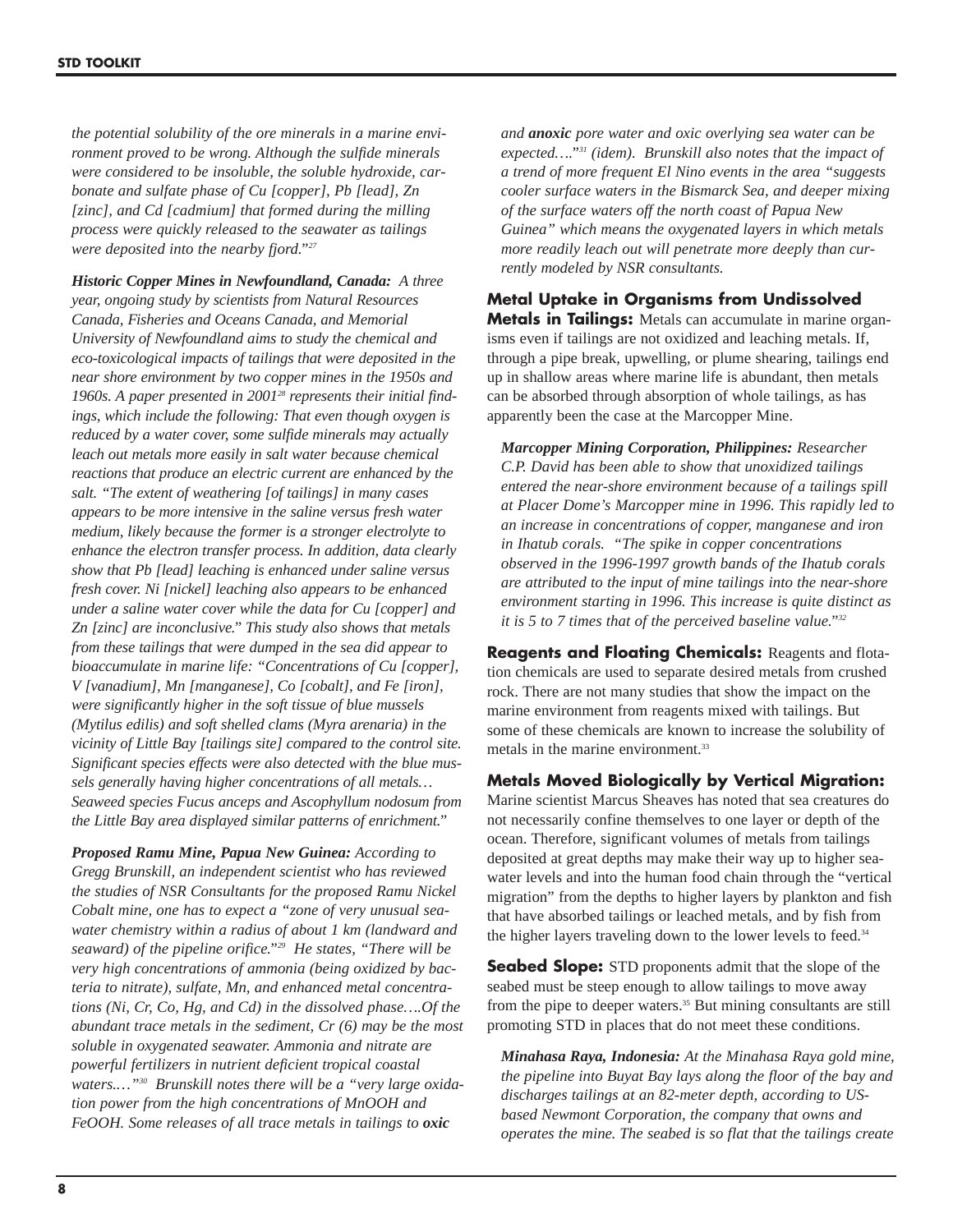*a mound around the pipe outfall and ejected tailings bubble up creating a volcano-like effect. Consultants for this project were Rescan of Vancouver. It is hard to understand why a modern mine such as Newmont's Minahasa Raya was given permission to be built.* 

*Proposed Ramu Mine, Papua New Guinea: The seabed at the proposed Ramu Mine does not have a steep slope in sections. This means that tailings are likely to pile up in places rather than flow together in a density current to the deeper parts of the ocean. "Based on the depth cross-section accumulation seems most likely near the discharge point and at around the 450 m ocean depth contour, where the slope abruptly flattens from 16 degrees to 7 degrees. Massive build-up is significant because of the potential for subsequent tsunamigenic slump."36 Marine scientist John Luick warns that a sudden slump of piled up tailings could cause a tsunami.37*

**Dispersion of Tailings in the Sea:** By dispersion of tailings we mean how widely they are spread in the sea. Consultants have not done a very good job of predicting how large the ecological footprint of tailings in the sea will be. Consulting firm Golder Associates note that "[o]n the basis of Island Copper Mine, Kitsualt Mine and Black Angel Mine, STD's have resulted in dispersal of tailings to a greater extent than predicted. This applies to dispersal in both deep water receiving environment (i.e. bottom of fjord) and in shallow waters."38 Golder Associates also admits that, "our knowledge of the physics governing solids transport is relatively poor. Many models exist for predicting movement in the marine environment, however, most of these are virtually untested and are indeed based on inappropriate parameterizations [measurable features]…."39

**Benthic Smothering and Recolonization:** We know that in all STD systems benthic (sea bottom) marine life is smothered and wiped out by tailings. There are very few examples of older, discontinued STD systems that we can study to see whether tailings can be "recolonized" with organisms once the dumping stops. What evidence we do have from the Island Copper Mine and the Kitsault Mine indicates that there may be some new creatures that establish themselves on the tailings but that they are not the same as the creatures that were there before and there is a loss of biodiversity.40 We also know that certain species will avoid settled tailings on the seabed, such as yellowfin sole and tanner crabs.<sup>41</sup>

**Sustainability:** One of the principles of sustainability is to use and reuse the earth's resources frugally. STD degrades and destroys two resources, the marine environment and earth's metals. Not only do we know that STD smothers life, poisons on the ocean floor and that it puts potentially lethal and sub-lethal metals into the marine environment, it also places potentially useful metals out of our reach. On land, ways are being found to mine tailings for the many useful metals they still contain.

## **Site Specific Independent Scientific Studies Can Support Struggles against STD**

To date, most of the scientific studies on STD in the tropics have been generated by the mining industry and its consultants. This means that local governments and communities have almost no access to impartial information. However, as more tailings find their way into the sea, a growing body of independent scientific work on the physical and geo-chemical effects of tailings in the marine environment is emerging.

There are at least two reasons that independent scientific research should be encouraged.

- 1. Firstly, independent studies are increasingly showing that the scientific claims in support of STD, made by the industry and its consultants, are based on inadequate and incomplete information. A review of independent scientific research shows that the more independent information that becomes available, the stronger is the overall scientific argument against STD.
- 2. Secondly, calling for an independent scientific assessment of a mining company's studies can be a very powerful strategic tool in a community's struggle to stop STD.

Independent scientific data can play a very important role in supporting regulatory authorities who find it hard to turn down a permit for STD, especially in cases where this would mean that a mine cannot go ahead for environmental or financial reasons. The United States Geological Survey (USGS) recently completed an independent study on behalf of the people of Marinduque, who have been demanding that Placer Dome not use STD on their island in the Philippines.

The USGS report outlines the extensive information that must be gathered in order to adequately assess whether STD is an acceptable option.42 The USGS found that it appeared that Placer Dome had not conducted all necessary studies.<sup>43</sup> In fact, gathering this data would likely prohibit many projects from going ahead as the costs and the time it would take to complete this work would be prohibitive for many mining companies. The USGS concluded that the studies it had been able to review did not provide sufficient evidence that STD would be environmentally safe. In fact, they concluded that: "Due to the substantial amounts of soluble salts in the tailings and the strong ability of chloride in sea water to complex metals from tailings, there is considerable potential that a highly acidic, metal enriched , and environmentally detrimental plume would develop in the ocean around the tailings discharge point during tailings disposal."44 In January of 2001, just months after the USGS report came out, the Philippine Department of Environment and Natural Resources decided not to give a permit for STD and Placer Dome finally backed away from the plan to use STD.

This case and others indicate that a critical scientific assessment of studies conducted by mining industry consultants will likely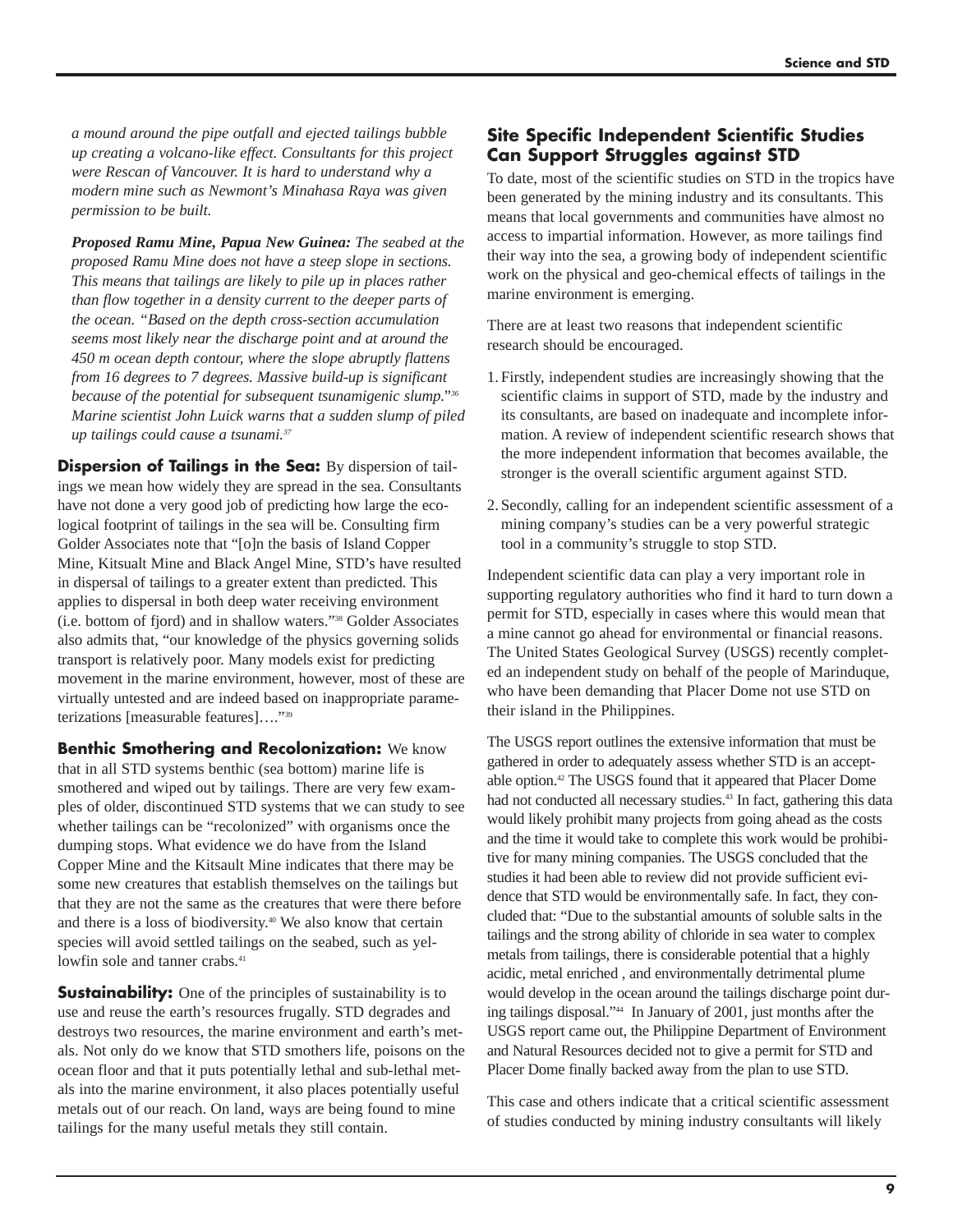show that not all necessary data has been gathered, faulty methodology has been used, contradictory models have been used, and overly optimistic conclusions have been drawn from the available data.<sup>45</sup>

#### **By Catherine Coumans, MiningWatch Canada**

**Reviewed by John Luick, National Tidal Facility, Australia, The Flinders University of South Australia**

- 1 This is true for the original STD systems that go back to the 1970s, as well as for the most recent systems. It is true for Island Copper, Kitsault, the Black Angel Mine, Misima, Minahasa Raya, and Batu Hijau etc. See, for example, U.S. Department of the Interior "Case Studies of Submarine Tailings Disposal: Volume II- Worldwide Case Histories and Screening Criteria" OFR 37-94, 1994; Golder Associates, 1996. Assessment of Metal Mine Submarine Tailings Discharge to Marine Environments; Review of the Coral Reef and Nearshore Environment, Misima Mine, Papua New Guinea, NSR Consultants, Oct. 1999.
- 2 Sheaves. M. 2001. *In* Mineral Policy Institute, A Review of the Risks Presented by the Ramu Nickel Project to the Ecology of Astrolabe Bay. P.64.
- 3 http://geology.cr.usgs.gov/pub/open-file-reports/ofr-00- 0397/ p.36
- 4 http://geology.cr.usgs.gov/pub/open-file-reports/ofr-00- 0397/ p.36
- 5 Golder Associates, 1996. Assessment of Metal Mine Submarine Tailings Discharge to Marine Environments. p.43.
- 6 New Scientist, November 2000. Tails of Woe. p. 46-49.
- 7 NSR Consultants, January 2000. Deep Sea Tailing Placement. . 1.
- 8 See, for example, the claims made by NSR Consultants, January 2000. Deep Sea Tailing Placement. p. 2.
- 9 Mineral Policy Institute, February 1999. Environmental Risks Associated with Submarine Tailings Discharge in Astrolabe Bay, Madang Province, Papua New Guinea. p. 5.
- 10 Luick, J. 2001. *In* Mineral Policy Institute, A Review of the Risks Presented by the Ramu Nickel Project to the Ecology of Astrolabe Bay. p. 45.
- 11 Sheaves, M. 2001. *In* Mineral Policy Institute, A Review of the Risks Presented by the Ramu Nickel Project to the Ecology of Astrolabe Bay. p. 75.
- 12 Sheaves, M. 2001. *In* Mineral Policy Institute, A Review of the Risks Presented by the Ramu Nickel Project to the Ecology of Astrolabe Bay. p. 75.
- 13 NSR Consultants, April 1997. Review of Submarine Tailings Disposal: Misima Mine, Papua New Guinea. p. 10.
- 14 NSR Consultants, April 1997. Review of Submarine Tailings Disposal: Misima Mine, Papua New Guinea. p.13.
- 15 Pariwono, John. August 2, 1999. Suara Pembaruam.
- 16 Luick, J. 2001. *In* Mineral Policy Institute, A Review of the Risks Presented by the Ramu Nickel Project to the Ecology of Astrolabe Bay. p. 37.
- 17 Luick, J. 2001. *In* Mineral Policy Institute, A Review of the Risks Presented by the Ramu Nickel Project to the Ecology of Astrolabe Bay. p.40.
- 18 Luick, J. 2001. *In* Mineral Policy Institute, A Review of the Risks Presented by the Ramu Nickel Project to the Ecology of Astrolabe Bay. p. 42.
- 19 Mineral Policy Institute, February 1999. Environmental Risks Associated with Submarine Tailings Discharge in Astrolabe Bay, Madang Province, Papua New Guinea. p. 8.
- 20 NSR Consultants, January 2000. Deep Sea Tailing Placement. p. 2.
- 21 NSR Consultants, April 1997. Review of Submarine Tailings Disposal: Misima Mine, Papua New Guinea. p. 8.
- 22 NSR Consultants, April 1997. Review of Submarine Tailings Disposal: Misima Mine, Papua New Guinea. p.18.
- 23 NSR Consultants, April 1997. Review of Submarine Tailings Disposal: Misima Mine, Papua New Guinea. p.21.
- 24 NSR Consultants, April 1997. Review of Submarine Tailings Disposal: Misima Mine, Papua New Guinea. p.21.
- 25 Quoted on Jatam Home page: www.jatam.org April 2001.
- 26 NSR Consultants, January 2000. Deep Sea Tailing Placement. p. 2.
- 27 Golder Associates, 1996. Assessment of Metal Mine Submarine Tailings Discharge to Marine Environments. p.54.
- 28 Blanchette, M.C., et al, 2001—A Chemical and Ecotoxicological Assessment of the Impact of Marine Tailings Disposal. Published in Proceedings from the Fort Collins Tailings and Mine Waste conference by Balkema.
- 29 Brunskill, Gregg J. 2001. *In* Mineral Policy Institute, A Review of the Risks Presented by the Ramu Nickel Project to the Ecology of Astrolabe Bay. p. 52.
- 30 Brunskill, Gregg J. 2001. *In* Mineral Policy Institute, A Review of the Risks Presented by the Ramu Nickel Project to the Ecology of Astrolabe Bay. p. 52.
- 31 Brunskill, Gregg J. 2001. *In* Mineral Policy Institute, A Review of the Risks Presented by the Ramu Nickel Project to the Ecology of Astrolabe Bay. p. 52.
- 32 C.P. David, 2000, Tracing a Mine Tailings Spill Using Heavy Metal Concentrations in Coral Growth Bands: Preliminary Results and Interpretation. Coral Reef Symposium Proceedings, Bali, Indonesia.
- 33 Golder Associates, 1996. Assessment of Metal Mine Submarine Tailings Discharge to Marine Environments. p.54.
- 34 Sheaves, M. 2001. *In* Mineral Policy Institute, A Review of the Risks Presented by the Ramu Nickel Project to the Ecology of Astrolabe Bay. p. 73.
- 35 NSR Consultants, January 2000. Deep Sea Tailing Placement. p. 3.
- 36 Luick, J. 2001. *In* Mineral Policy Institute, A Review of the Risks Presented by the Ramu Nickel Project to the Ecology of Astrolabe Bay. p. 44.
- 37 Luick, J. 2001. *In* Mineral Policy Institute, A Review of the Risks Presented by the Ramu Nickel Project to the Ecology of Astrolabe Bay. p. 46.
- 38 Golder Associates, 1996. Assessment of Metal Mine Submarine Tailings Discharge to Marine Environments. p. 106.
- 39 Golder Associates, 1996. Assessment of Metal Mine Submarine Tailings Discharge to Marine Environments. p. 43.
- 40 Golder Associates, 1996. Assessment of Metal Mine Submarine Tailings Discharge to Marine Environments. p. 110.
- 41 Sheaves, M. 2001. *In* Mineral Policy Institute, A Review of the Risks Presented by the Ramu Nickel Project to the Ecology of Astrolabe Bay. p. 75.
- 42 http://geology.cr.usgs.gov/pub/open-file-reports/ofr-00- 0397/ p. 34-36.
- 43 http://geology.cr.usgs.gov/pub/open-file-reports/ofr-00- 0397/ p. 36.
- 44 The USGS report can be found at: http://geology.cr.usgs.gov/pub/open-file-reports/ofr-00- 0397/ p. 2.
- 45 Mineral Policy Institute, 2001. A Review of the Risks Presented by the Ramu Nickel Project to the Ecology of Astrolabe Bay. p. 7.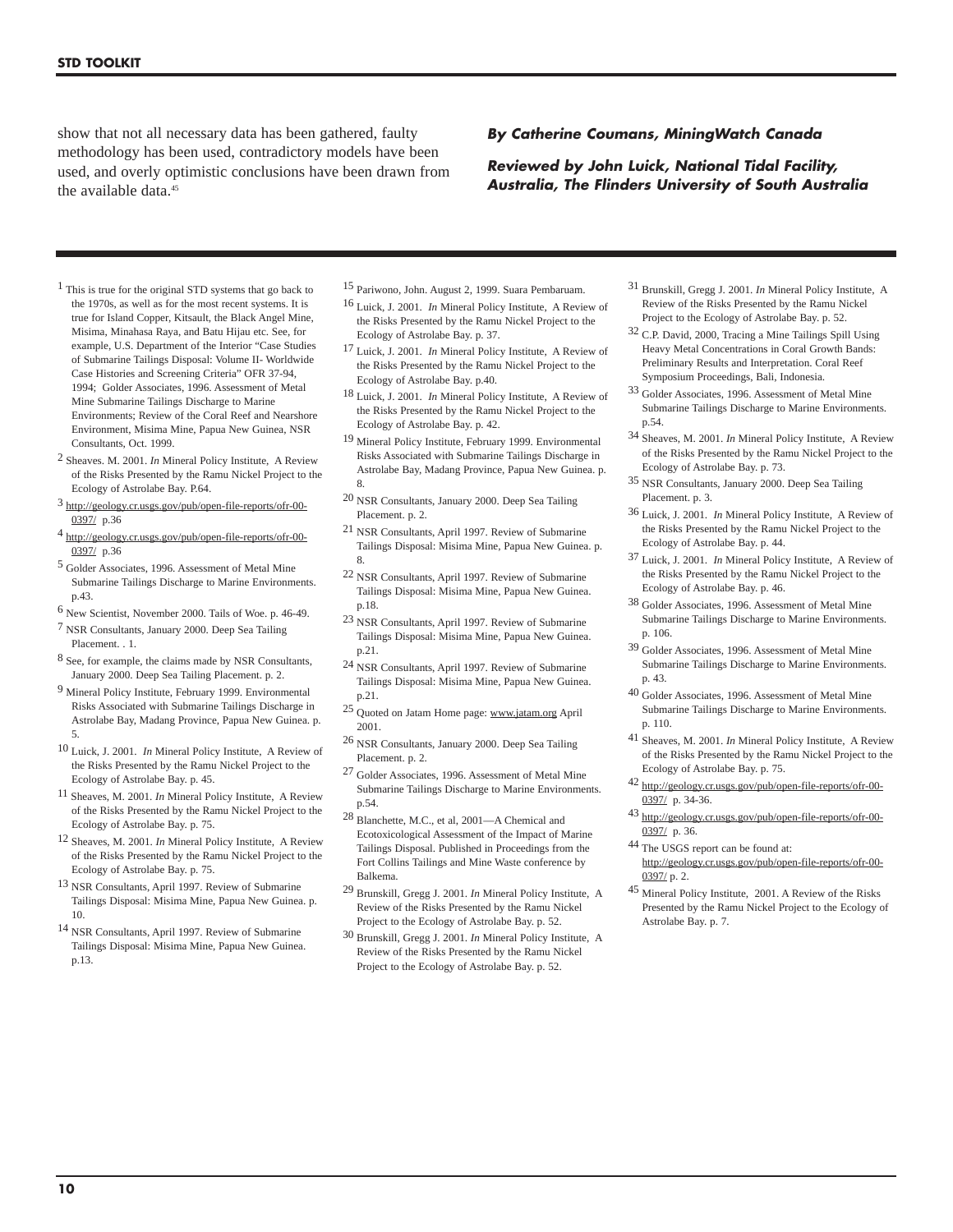# **American Legislation Pertaining to STD**

# **STD Effectively Banned in the US**

Mining companies often say that STD is legal in the United States. But the way the *Clean Water Act* is written, it effectively rules out STD as an option for **tailings** disposal. Although several companies have applied for exemptions to the regulations**,** no proposed mining companies in the U.S. have ever approved a final plan for submarine tailings disposal. And currently, there are no mines operating in the U.S. using STD.

A statement from the Environmental Protection Agency (EPA)<sup>1</sup> says, "Pursuant to provisions of the Clean Water Act (CWA), discharges of pollutants into waters of the U.S. require a National Pollutant Discharge Elimination System (NPDES) permit. **Effluent** limitation guidelines established under the CWA prohibit the discharge of process water from new mills into waters of the U.S. (including process water contained in tailings). The 'no discharge' effluent limitation guidelines are what effectively prohibits the use of STD."

"No mines in the United States currently use STD, as the practice is prohibited by regulation," says an EPA official.<sup>2</sup>

# **The Clean Water Act: A Summary**

The *Clean Water Act* (CWA) was enacted in 1948 as the *Federal Water Pollution Control Act*. In 1977, the act was renamed the *Clean Water Act* and in 1991 it was reauthorized.3 It aimed to reduce or eliminate the pollution of interstate waters and tributaries and clean up surface and underground waters. Currently the CWA covers water quality programs, standards and procedures that govern allowable discharges and other aspects of water management.

"The *Clean Water Act* strives to restore and maintain the chemical, physical, and biological integrity of the nation's water. The act sets up a system of water quality standards, discharge limitations, and permits**.**"4 The CWA aimed to attain a level of water quality that "provides for the protection and propagation of fish, shellfish, and wildlife, and provides for recreation in and on the water" and eventually to eliminate pollutants in navigable waters.

Before discharging substances into U.S. waters, a permit must first be issued through the National Pollution Discharge Elimination

System (NPDES), which is run under the EPA. To get the permit, the EPA must be assured that proposed discharge "complies with all applicable effluent limitations and water quality standards."5 Submarine tailings are comprised of effluent waste water and extraction **reagents** (see: **Introduction**). This process typically contains **suspended solids** in the range of 200,000 to 600,000 mg/l—over 10,000 times the maximum allowed by law.

# **Further Regulations Relevant to STD**

The EPA designs discharge standards based on the best pollution-control technology that exists for each industry. Existing mines are required to conform to best practicable technology (BPT) or best available technology (BAT) as defined by the EPA. In addition, all new mines must conform to the New Source Performance Standards (NSPS), which essentially eliminate discharge altogether.6

Discharges that come from a localized source (like a pipe) or "point source discharges," must conform to the stricter of two standards: Technology-based effluent guidelines contained in Code of Federal Regulations Title 40 (*Protection of Environment*) or state-regulated water quality standards.

The total amounts of various substances that may be discharged in effluent are listed within the Code of Federal Regulations, Part 440, known as the *Ore Mining and Dressing Point Source Category, Subpart J.*

To achieve its objectives, the CWA embodies the concept of all discharges into United States waters being unlawful, unless specifically authorized by a permit from the NPDES. The law has civil, criminal, and administrative enforcement provisions and also "citizen suit enforcement," meaning that community members can file lawsuits against an operation.<sup>7</sup> If granted, "[t]he permit will contain limits on what you can discharge, monitoring and reporting requirements, and other provisions to ensure that the discharge does not hurt water quality or people's health. In essence, the permit translates general requirements of the CWA into specific provisions tailored to the operations of each person discharging pollutants." 8

## **By Kevin Dixon, PhD Candidate, Department of South and Southeast Asian Studies, U.C. Berkeley**

3 United States Bureau of Reclamation, *Federal Water Pollution Control Act of 1948 (Clean Water Act)*. Online.

www.usbr.gov/laws/cleanwat.html, April 15, 2002. <sup>4</sup>Ibid.

8United States Environmental Protection Agency, Office of Wastewater Management. *Permit Issuance Process Frequently Asked Questions*: "What is an NPDES Permit". Online: http://cfpub.epa.gov/npdes/faqs.cfm?program\_id=1, April 15, 2002.

<sup>1</sup>United States Environmental Protection Agency, Region 10, *Final Summary Report of Submarine Tailings Disposal, Submarine Tailings Disposal Studies for the Alaska Juneau Gold Mine Project*, Seattle, Washington, January 22 1999, p. 10.

<sup>2</sup> McGrath, Patricia, United States Environmental Protection Agency Region 10. "Discharge Permitting and Environmental Assessment Issues Associated with Submarine Tailings Disposal for the Alaska-Juneau Mine Project," February, 1998, p. 1.

<sup>5</sup> Ibid.

<sup>6</sup> United States Code of Federal Regulations Title 40, Protection of the Environment, Subchapter N, Part 440: *Effluent Guidelines and Standards, Amendment to Ore Mining and Dressing Point Source Category; Effluent Limitations Guidelines and New Source Performance Standards*; Environmental Protection Agency 40 CFR Part 440. US GPO via GPO Access. Online: http://www.access.gpo.gov/nara/cfr/cfrhtml\_00/Title\_40/ 40cfr440\_00.html, April 14, 2001.

<sup>7</sup> Copeland, Claudia (Specialist in Environmental Policy, Environment and Natural Resources Policy Division, January 20, 1999; made available by The Committee for the National Institute for the Environment). Congressional Research Service Report for Congress: *Clean Water Act: A Summary of the Law*. Online: http://cnie.org/NLE/CRSreports/water/h2o-32.cfm, April 15, 2002.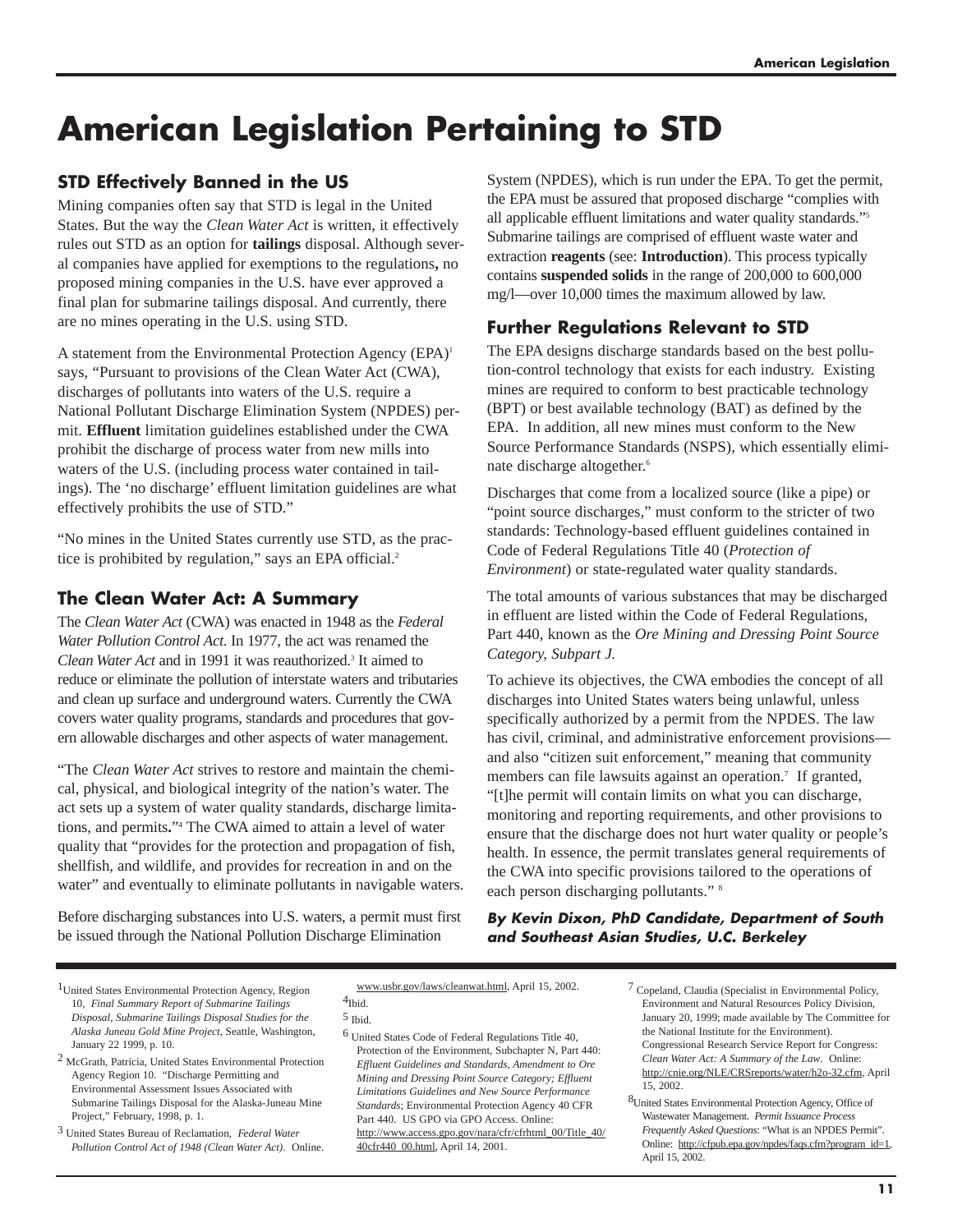# **Canadian Legislation on Submarine Tailings Disposal**

# **STD Effectively Banned in Canada Since 1977**

"Under the Canadian federal Metal Mining Liquid Effluent Regulations (MMLER) coastal metal mine operations are not permitted to discharge **tailings** to submarine receiving environments…."1 Canada's Fisheries Act contains prohibitions against the destruction of fish habitat under Section 35, while Section 36 contains prohibitions against the release of "deleterious substances," (meaning harmful substances), into "waters frequented by fish" (meaning where fish live).

In 1977, the Metal Mining Liquid Effluent Regulations (MMLER) were enacted under the Fisheries Act and they set limits on the percentage of certain metals allowed in mine **effluent** (liquid waste generated from the mine) dumped into the environment.

These regulations mandate that the amount of **Total Suspended Solids** (TSS) released in mine effluent per month may not exceed an average of 25 milligrams per litre. This effectively prohibits the release of tailings into water "frequented by fish," as tailings usually have a TSS measure of at least 200,000 to 600,000 mg/l.

The Island Copper Mine on Vancouver Island in Canada started dumping its tailings into the sea in 1971, as one of the first STD mines in the world. Because it was already operating when the MMLER regulations were enacted, it fell under conditions set out in MMLER that exempted existing operations from the MMLER requirements. Island Copper was allowed to continue using STD until it closed in 1996.

# **Even Tougher Regulation Seals STD's Fate**

New legislation set to go into effect in 2002, called the Metal Mining Effluent Regulation (MMER), is a modernization and strengthening of the old MMLER regulations. These new regulations uphold and strengthen legislation banning the release of tailings into waters frequented by fish. When they go into effect the allowable limit of TSS will become just 15 milligrams per liter per month.

New MMER legislation makes it even more difficult to get an exemption for STD. In order to get one, a company will have to ask for the MMER regulation itself to be amended, which requires approval from the Governor in Council and Cabinet. Such a request will also trigger the Canadian Environmental Assessment Act and provincial environmental regulations, making a request for an exemption transparent and open to public comment.

## **The Kitsault Mine: Canada's Only Exception under the old regulations**

Under the old MMLER, if a mining company wanted to dump tailings into the sea it had to ask for a unique site-specific exemption from the Fisheries Act and the MMLERs. Only one exemption has ever been given since the MMLERs came into effect in 1977 and that was to the Kitsault Mine, in British Columbia, Canada. The Kitsualt Mine, managed by a subsidiary of Cyprus Amax Metals Company from the US, was exempted and allowed to dump tailings into a marine fjord called Alice Arm.

The Canadian government had to enact special regulations known as the Alice Arm Tailings Deposit Regulations to grant the exemption. The mine only operated between 1981 and 1982, but the exemption caused a national controversy and raised difficulties for the government. Although the mining industry has repeatedly asked for other exceptions to be made, there have been none and as a part of the new MMER legislation, Environment Canada (Canada's Environment Ministry) has formally repealed the Alice Arm Tailings Deposit Regulations.

# **Environmental Consequences of Kitsault and Island Copper**

Both in the case of the Island Copper Mine and the Kitsault Mine, scientific studies have shown that the tailings did not behave as the consultant scientists predicted. Tailings from both mines spread more widely than predicted and moved into shallower and more biologically productive areas. They created more **turbidity** than predicted, driving away mobile species, smothering native species, and creating loss of rare organisms and reduced biodiversity. In the case of Island Copper, studies also show increased bioavailability of metals and bioaccumulation of metals in local biota.<sup>2</sup>

## **By Catherine Coumans, MiningWatch Canada**

2 Golder Associates Ltd. April 4, 1996. Report on Assessment of Metal Mine Submarine Tailings Discharge to Marine Environments. p. 109.

<sup>1</sup> Golder Associates Ltd. April 4, 1996. Report on Assessment of Metal Mine Submarine Tailings Discharge to Marine Environments. p. 1.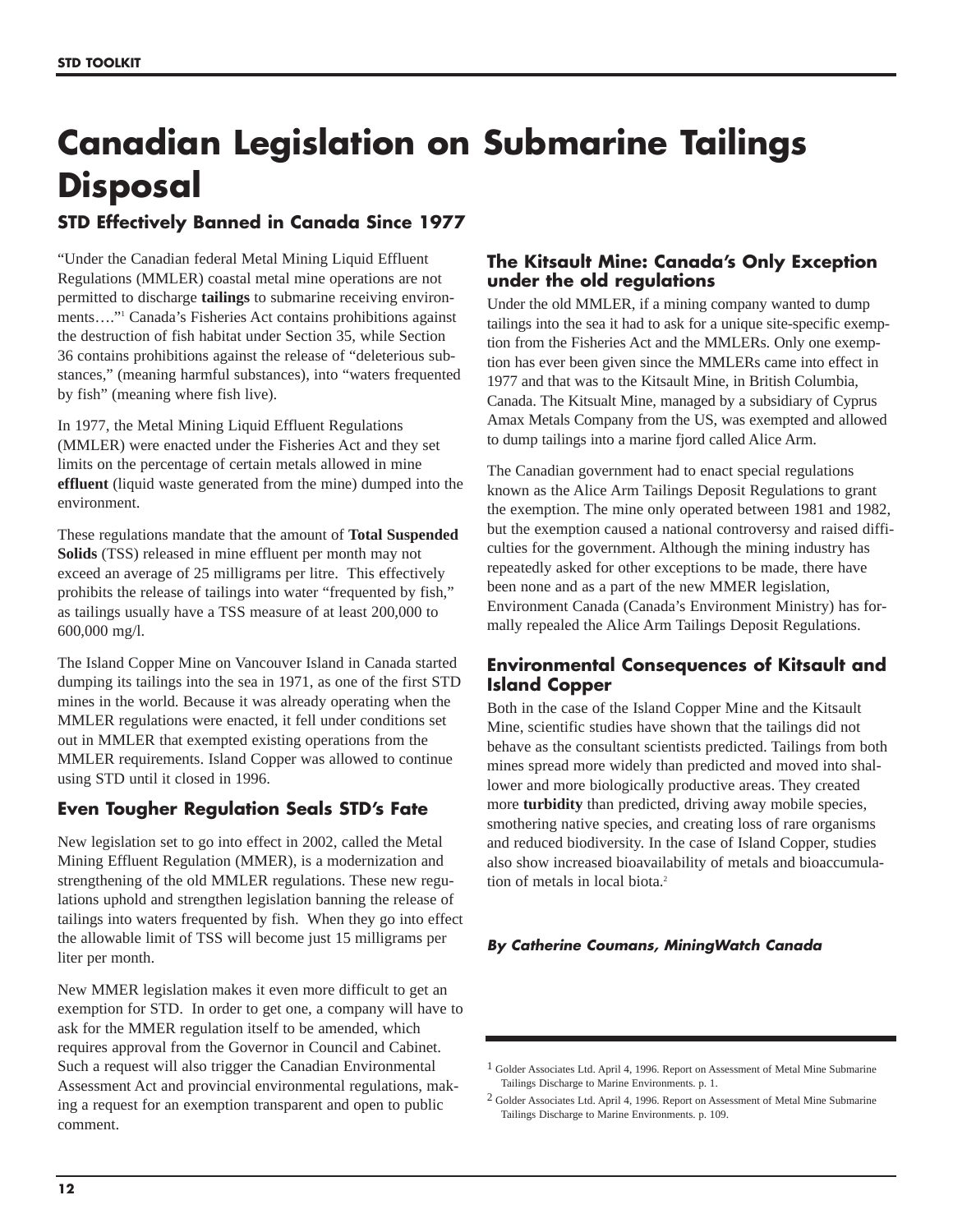# **A Look at the Industry**

# An analysis of Natural Systems Research Consultants<sup>1</sup>

Over a period of 26 years NSR has worked on more than 400 projects. In particular, NSR has carved out a niche working on mining projects involving the dumping of **tailings** into rivers and oceans. Since 1982, NSR has advised companies on 24 ocean disposal projects which have been clustered in nine countries—Indonesia (6), Papua New Guinea (5), New Caledonia (5), the Philippines (3), Chile (1), Fiji (1), the Solomon Islands (1), Cuba (1) and Canada (1).

NSR goes beyond scientific advice to engage in corporate public relations work. In a promotional brochure NSR advertises that it "*provides advocacy support and strategic advice to clients and offers environmental services for the planning and permitting of new resource development projects, principally for the mining and petroleum industries.*" This includes education of stakeholders with an introductory video on DSTP, strategic advice on stakeholder involvement and the negotiation of regulatory/permit conditions. The type of NSR's work can be seen in the following portfolio of recent contracts:

- When BHP was desperately seeking to defeat legal action by PNG landowners over the impact of tailings dumped in the Fly River, NSR was hired to provide assistance.
- NSR advised Placer Pacific on river dumping of tailings in the Strickland River from the Porgera mine in Papua New Guinea.<sup>2</sup>
- When NSR was contracted by Minorco Services to advise on the proposed Weda Bay Nickel Project on Halmahera Island in Indonesia's Maluku province in 1998, it advised on the ocean disposal of mine wastes as well as on "non-technical issues i.e., permitting/public opinion/NGOs."3
- When Placer Pacific was seeking Fijian government approval for the Namosi project, NSR was brought in to do presentations on ocean disposal of mine wastes to government officials.4
- NSR was also hired in 1999 by the Philippine Department of Environment and Natural Resources to provide advice "to the Mines and Geoscience Bureau on the formulation of a DSTP policy for the Philippines."5
- Two years earlier, Western Mining Corporation (WMC) had hired NSR to advise it of the prospects of ocean disposal of mine wastes being used at WMC's controversial Tampakan project and the implications on the 1972 London Dumping Convention.<sup>6</sup>
- In 1998 Rio Tinto hired NSR to evaluate environmental issues in reopening the Bougainville copper mine.<sup>7</sup>

## **NSR is actively involved in the promotion of STD to the mining industry.**

In a letter from the Director of NSR, Stuart Jones, to the Senior Vice President of the giant mining house Anglo American Plc in June 2000, this point is made clear:

"You mentioned that there is resistance to the concept of DSTP [STD] from your CEO. In my experience we find the same reaction in just about every person who has had no prior exposure to the concept. The senior management and the Board of Directors of two of NSR's new clients (Falconbridge and Sherrit International) had similar concerns. The approach adopted in both cases was for NSR to prepare a short briefing paper and then make a detailed presentation to senior management (two hours) and a short presentation to the Board of Directors (one hour). I did the presentation to Sherritt in February this year and both myself and our senior marine biologist (Dr David Gwyther) made the presentations to Falconbridge in March of this year (both in Toronto). We were told that the effect of the presentation was in both cases, that senior management and the Board of Directors felt comfortable with the concept of DSTP and were happy for DSTP to be considered…If you think it would help we would be pleased make a presentation to your CEO on the subject."8

It is an issue of legitimate public concern to ensure that scientific consultancy firms engaged to provide analysis in the mining industry continue to maintain an independence and detachment from their clients in the mining industry. It is only when these conditions are met that governments, stakeholders and the community generally can have complete confidence that scientific analysis and reports are provided on a truly independent basis.

## **Written by Philip Shearman, PhD Candidate**

1 See also: *A review of risks presented by the Ramu Nickel Project to the ecology of Astrolabe Bay*, Mineral Policy Institute. pgs. 32—35, 2001.

- 2 NSR, Mining in High Rainfall Tropical environments: Project Listing, www.nsrenv.com.au, 15 November 1999, page 9.
- 3 NSR , Mining: Deep Sea Tailing Placement (DSTP) Project Listing, www.nsrenv.com.au, undated
- 4 NSR, Deep Sea Tailing Placement: Project Listing, op cit, page 1.
- 5 NSR, Deep Sea Tailing Placement: Project Listing, op cit, page 5.
- 6 NSR, Deep Sea Tailing Placement: Project Listing, op cit, page 5.
- 7 Natural Systems Research Environmental Consultants, *Mining in High Rainfall Tropical Environments: Project Listing*, Online: www.nsrnv.co.au, 15 November, 1999, page 9.
- 8 Letter from Stuart Jones, Director, NSR to Dr John Groom, Senior Vice President, Safety, Health and Environment, Anglo American plc, London, UK; dated 7 June, 2000.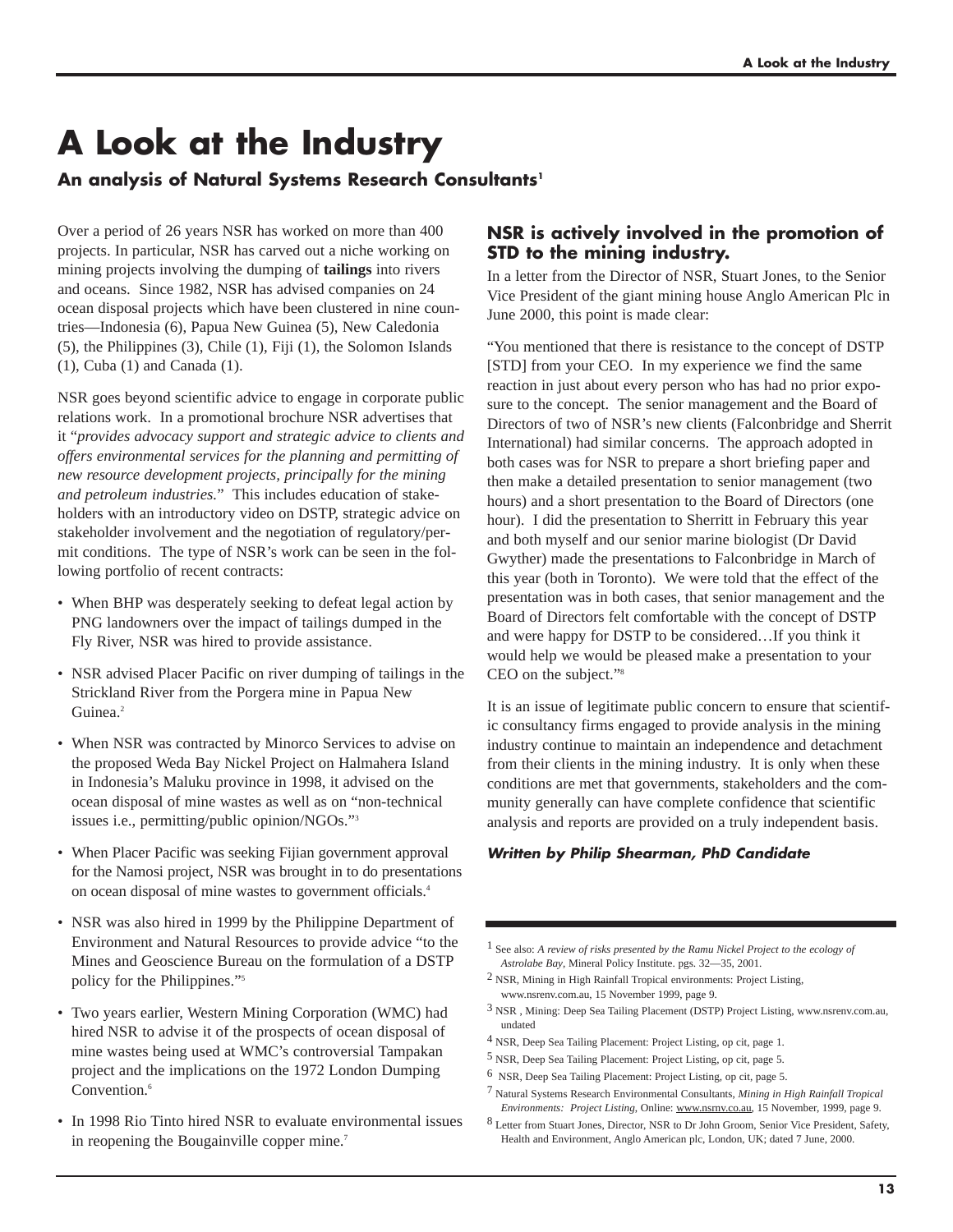# **Submarine Tailings Disposal Literature Review**

#### **Overview Texts**

- *The following texts provide information about Submarine Tailings Disposal (STD) in general. They provide examples and case studies of particular sites, information about the political, social and environmental context in which STD takes place, and scientific information about STD.*
- Briefing Document, Environment Canada Meeting on Metal Mine Submarine Tailings Disposal, Briefing Document, 952-1928, Simon Fraser University-Harbour Centre, Vancouver, B.C., March 22nd 1996*. [This is a Canadian government text.]*
- Moody, R. Into the Unknown Regions: The Hazards of STD. April 2001. International Books, Utrecht, Netherlands. *[This is an excellent critical overview of the current status of STD, its politics and players.]*
- National Academy of Sciences, Disposal in the Marine Environment: An Oceanographic Assessment, Published by NAS, 1976.
- Proceedings from the International Conference on Submarine Tailings Disposal, April 23-30, 2001, Manado, Indonesia, forthcoming from JATAM, Jakarta, Indonesia*. [This forthcoming volume of proceedings will cover social, scientific, legislative and global political and economic aspects of STD.]*
- Salomons, W. and U. Forster (eds). 1988. Chemistry and Biology of Solid Waste, Dredged Material and Mine Tailings. Springer-Verlag, Germany. *[This volume is a frequently referred to source of papers on STD. Some are by authors who also make their living as mining industry consultants on STD, for example, Ellis, D. Case Histories of Coastal and Marine Mines.]*
- The Rawson Academy of Aquatic Science, July 21, 1992. A Critical Review of MEND Studies Conducted to 1991 on Subaqueous Disposal of Tailings. *[Some of these studies were conducted by mining industry consultants who make their living preparing studies for STD systems. For example Rescan Environmental Services Ltd.]*
- U.S. Department of the Interior 1993. Case Studies of Submarine Tailings Disposal: Volume 1- North American Examples, OFR 89-93*. [This text is a useful overview of STD mines. It has the appearance of being an impartial review, but it has a lot of input from the mining industry and the consultants they hire for STD systems and this is reflected in the text.]*
- U.S. Department of the Interior. OFR 37-94, 1994. Case Studies of Submarine Tailings Disposal: Volume II—Worldwide Case Histories and Screening Criteria. *[This text is a useful overview of STD mines. It has the appearance of being an impartial review, but it has a lot of input from the mining industry and the consultants they hire for STD systems and is reflected in the text.]*
- USEPA, Subaqueous Disposal of Mine Tailings: A Literature Review, July 1995. (See EPA Contract No. 68-W4-0030).

#### **Independent Scientific Studies**

- *A major problem at the moment is that there are not enough independent scientific and social studies that have been done on the actual and potential impacts of STD. Most STD studies are still being done by mining industry consultants who are being paid by the industry. Many of these consultants have made careers by promoting STD. These studies are not peer reviewed, they are not always published, and sometimes mining companies refuse to provide them to the public.*
- *The following documents represent some of the important independent studies that do exist. Not surprisingly, they raise numerous serious concerns about the actual and potential physical, biological and chemical effects of STD.*

#### **On Island Copper, Canada (closed)**

- Assessment of Metal Mine Submarine Tailings Discharge to Marine Environments. Golder Associates Ltd., Burnaby, British Columbia, Canada. Submitted to Environment Canada, Environmental Protection Branch. April 4, 1996. *[A study commissioned by the government of Canada.]*
- Goyette, D. and Nelson, H. 1977. Marine Environmental Assessment of Mine Waste Disposal into Rupert Inlet, British Columbia (Surveillance Report/EPS PR 77-110). Fisheries and Environment Canada. [*Government of Canada*]
- Goyette, D., Marine Tailings Disposal Case Studies, Environmental Protection Service, Pacific Region, Vancouver, B.C., Presented at: Mining Effluent Regulations/Guidelines and Effluent Treatment Seminar, Banff,
- Alberta, Dec. 9-10, 1975.
- Marshall, I.B. 1982, Mining Land Use and the Environment. Environment Canada. (see p. 181.) *[Not a study itself but a summary of conclusions from other studies.]*
- Thompson, J.A.J., Paton, D.W. 1975. Chemical delineation of a submerged mine tailings plume in Rupert and Holberg Inlets, B.C. Fisheries Research Board of Canada Technical Report.
- Thompson, J.A.J., Paton, D.W. 1976. Further Studies of Mine Tailings Distribution in Howe Sound, B.C., Fisheries Research Board of Canada, Manuscript Report Series, No. 1383, Pacific Environment Institute, West Vancouver, B.C.
- Waldichuk, M. and Buchanan, R.J. 1980 Significance of Environmental Changes due to Mine Waste Disposal into the Rupert Inlet. Fisheries and Oceans Canada, British Columbia Ministry of Environment.

#### **On Black Angel, Greenland (closed)**

- Asmund, G. Bollingberg, H.J., and Bondam, J. 1975. Continued environmental studies in Qaumaujuk and Agfardlikavsa fjords. Greenland Geol. Survey. Greenland report 80:53-61.
- Bollingberg, H.J. and Johansen, P. 1979. Lead in spotted wolf-fish, Anarhichas minor, near a lead-zinc mine in Greenland. J. Rish.Res.Bd. of

Canada, 36:1023-1028.

Loring, D. H. and Asmund, G. 1989. Heavy metal contamination of a Greenland Fjord by mine wastes. Environmental Geology and Water Science, Vol 14: 61-71.

#### **On Kitsault, Canada (closed)**

- Changes in marine benthic community structure in Alice Arm (1977 to 1995) after ceasing molybdenum mine tailings discharge. Regional Maunscript Report 97-01. Prepared by Dr. Brenda J. Burd for Environment Canada, Environmental Protection Branch. March 1997.
- Demill, D., Environmental Protection Service Environment Canada, Pacific Region, Environmental Studies in Alice Arm and Hastings Arm, Part V Baseline and Initial Production Period-AMAX/Kitsault Mine-Submersible Observations and Otter Trawls, 1980-1982, EPS-PR-83-05, 1983.
- Goyette, D., Christie, P. 1982. Environmental Protection Service Environment Canada, Pacific Region, Environmental Studies in Alice Arm and Hastings Arm, British Columbia, Part III Initial Production Period, AMAX/Kitsault Mine-Sediment and Tissue Trace Metals, May-June and October, 1981,

Regional Program Report 82-14, November 1982.

- Goyette, D., Thomas, M., Heim, C. 1985. Environmental Protection Service Environment Canada, Pacific Region, Environmental Studies in Alice Arm and Hastings Arm, British Columbia, Part IV-AMAX/Kitsault
- Mine-Transmissometry and Water Chemistry-July and October, 1982, Regional Program Report 85-03, March 1985.

#### **On Ramu, Papua New Guinea (proposed)**

- Brunskill, G.J. Critique of geochemical and sedimentation aspects of the Ramu Nickel Joint Venture proposal for deep sea tailings disposal in Astrolabe bey and the Vitiaz Basin, Papua New Guinea. In, Mineral Policy Institute, A review of risks presented by the Ramu Nickel Project to the ecology of Astrolabe Bay, 2001.
- Luick, J. L. 2001. A review of the physical oceanography of Arolabe Bay and coastal northeast Papua New Guinea with reference to the proposed submarine dischsarge of mine wastes. In Mineral Policy Institute, A review of risks presented by The Ramu Nickel Project to the ecology of Astrolabe Bay, 2001.
- Mineral Policy Institute, 1999. Environmental Risks associated with Submarine tailings discharge in Astrolabe Bay, Madang Province, Papua New Guinea: A discussion paper commissioned by the Mineral Policy Institute, Sydney, Australia. February.
- Mineral Policy Institute, 2001. A review of risks presented by The Ramu Nickel Project to the ecology of Astrolabe Bay.
- Sheaves, M. 2001. An analysis of the ecology of Astrolabe Bay in relation to the Ramu Nickel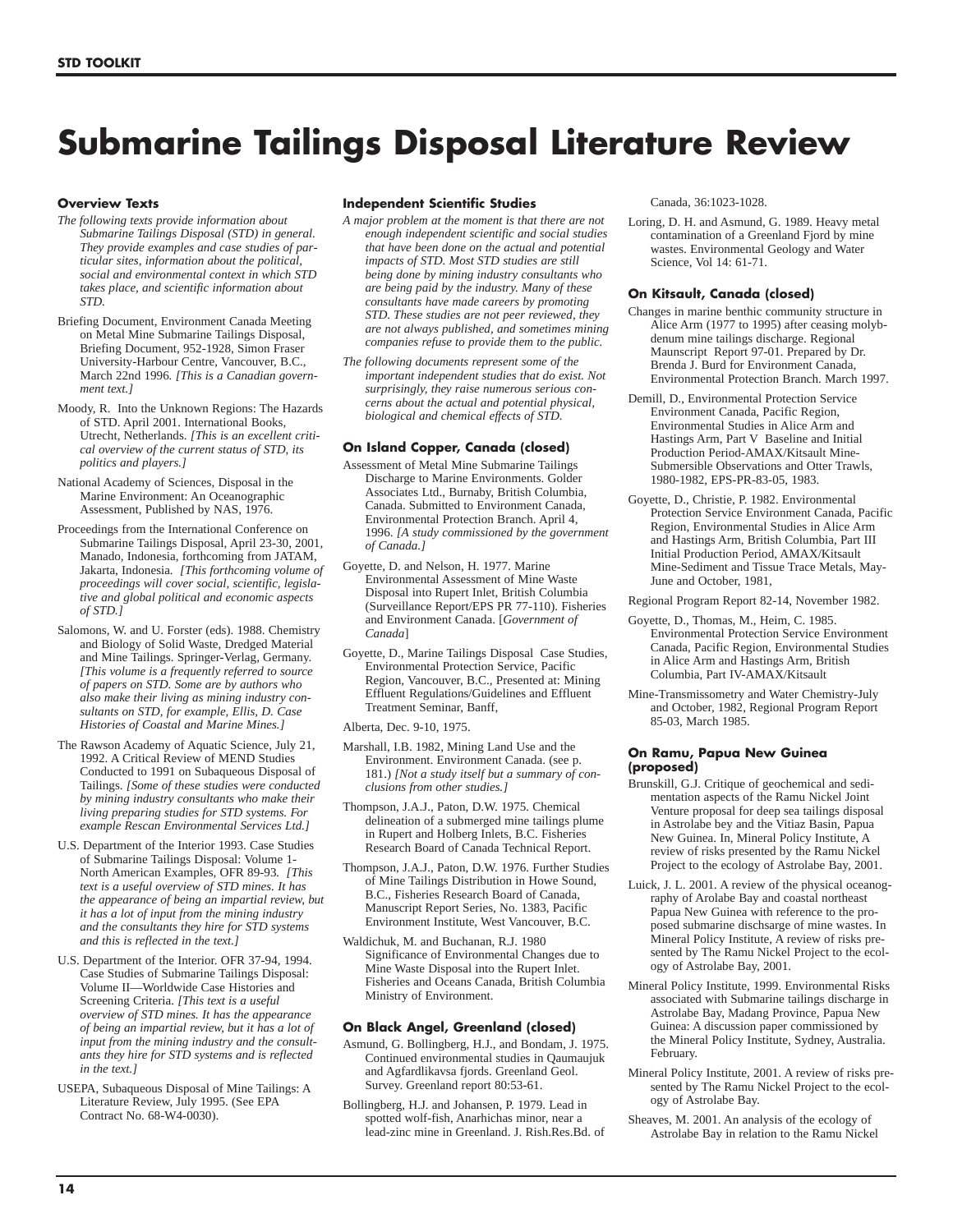Cobalt Mine. In Mineral Policy Institute, A review of risks presented by The Ramu Nickel Project to the ecology of Astrolabe Bay, 2001.

Ursula Kokolo et al, National Fisheries Authority, Fisheries Management and Industry Support Division "Recommendations on the Ramu Nickel Project Environmental Plan" Port Moresby, March 31, 1999.

#### **On Marcopper, Philippines (closed)**

- David, C.P. 2000. Tracing a Mine Tailings Spill Using Heavy Metal Concentrations in Coral Growth Bands: Preliminary Results and Interpretation. Coral Reef Symposium Proceedings, Bali, Indonesia. In Press
- David, C.P. 2000. Heavy metal concentrations in sediments from a near-shore marine environment impacted by a mine tailings spill, Marinduque Island, Philippines. J Appl Geochem, *in review.*
- United States Geological Survey, 2000. An Overview of Mining-Related Environmental and Human Health Issues, Marinduque Island, Philippines: Observations from a Joint U.S. Geological Survey—Armed Forces Institute of Pathology Reconnaissance Field Evaluation, May 12-19, 2000. U. S. Geological Survey Open-File Report 00-397

This report is available online at: http://geology.cr.usgs.gov/pub/open-filereports/ofr-00-0397/

#### **On Atlas Mine, Philippines (operating)**

Alino, P.M. 1984. The effects of mine tailings on the structure of coral communities in Toledo, Cebu. Presented during 3rd Symposium on Our Environment, Signapore, 27-29th March.

#### **On Minahasa Raya, Indonesia (operating)**

- Kumurur, V.A. 2001. Tentang posisi pipa buangan menurut peta Bakorsurtanal. Page. 39-42 *in* Anonymous (ed.). Minamata ke Minahasa: Pencemaran lingkungan di Teluk Buyat akibat aktivitas pertambangan PT. Newmont Minahasa Raya. Walhi Sulawesi Utara.
- Lasut, M.T. & L.L. Lumingas. 1998. Akumulasi logam pada beberapa jenis biota laut di perairan sepanjang semenanjung Minahasa, Prop. Sulawesi Utara. Laporan Penelitian. Fakultas Perikanan & Ilmu Kelautan. Dibiayai oleh Proyek Pengkajian dan Penelitian Ilmu Pengetahuan Dasar Tahun 1997/98 dengan kontrak nomor: 52/PPIPD/DPPM/97/PPIPD/1997. 16 hal.
- Lasut, M.T. & V.A. Kumurur. 2001. Penurunan kualitas lingkungan perairan Teluk Buyat akibat aktifitas tambang PT. Newmont Minahasa Raya. Page 15-20 *in* Anonymous (ed.). Minamata ke Minahasa: Pencemaran lingkungan di Teluk Buyat akibat aktivitas pertambangan PT. Newmont Minahasa Raya. Walhi Sulawesi Utara.
- Lasut, M.T. 2001. Kajian lepas tentang dampak akibat kegiatan pertambangan PT. Newmont Minahasa Raya (NMR): PT. NMR juga menghasilkan merkuri (Hg). *Dalam* Anonymous (ed.). Minamata ke Minahasa: Pencemaran

lingkungan di Teluk Buyat akibat aktivitas pertambangan PT. Newmont Minahasa Raya. Walhi Sulawesi Utara.

- Rompas, R.M. 1991. Telah Tingkat Polutan Merkuri Di Perairan Pantai Bolaang Mongondow Dari Kegiatan Tambang Emas. Hasil Penelitian atas biaya Badan Penelitian dan Pengembangan Pertanian. Departemen Pertanian lewat proyek Agriculture Research Management. Bogor.
- Rompas, R.M. 1995. Toksikologoi Lingkungan. Bahan Penataran Toksikologi Kerjasama UNSRAT dan CIDA/SFV. Proyek Pengembangan Perguruan Tinggi Indonesia Timur (P3TIT). Manado.
- WALHI , Juni 2000. Laporan Lapangan Dokumentasi di bawah air.
- WALHI, 1999. Participative Community Mapping, NorthSulawesi.
- YaniSagaroa, 2001, Dampak Tailings Terhadap Ekosistem Pesisir dan Kelautan, Makalah seminar tailing PT NNT "Aman Bagi "Siapa", Walhi NTB -UKPKM Media Unram.

#### **On Historic mines, Newfoundland, Canada (closed)**

Blanchette, M.C., et al, 2001—A Chemical and Ecotoxicological Assessment of the Impact of Marine Tailings Disposal. Published in Proceedings from the Fort Collins Tailings and Mine Waste conference by Balkema.

#### **Some Studies by the Mining Industry & their Consultants on STD**

- *There are a handful of consulting firms that conduct the majority of studies on STD on behalf of the mining industry. Among these are: Dames and Moore, Woodward-Clyde, Rescan Consultants Inc., Lorax Environmental Services Ltd., and Natural Systems Research Consultants (NSR). There are also individuals associated with these companies, some of who also hold academic positions at universities, who publish and speak on STD separately from their consulting firms, but who primarily support STD as a technology. These are, for example, Derek Ellis, associated with Rescan, Stuart Jones and David Gwyther, associated with NSR, and Tom Pederson, associated with Lorax.*
- Dames and Moore. 1991. Final Report on Tailings. Philippines.
- Dames and Moore. 1999. Draft Review of Ramu Nickel Project Environmental Plan Deep Sea Tailings Placement System. For, Office of Environment and Conservation, Papua New Guinea.
- Ellis, D.V. 1997. Guidelines for Screening Sites for Deep Submarine Tailings Placement (DSTP). Unpublished.
- Ellis, D.V. and C Heim, 1985. Submersible surveys of benthos near a turbidity cloud. In, Marine Pollution Bulletin, vol. 16, no. 5, pp. 197-203. Britain.
- Ellis, D. V., 1982. Marine Tailings Disposal, Ann Arbour Science, Ann Arbour.
- Ellis, D.V. and Hoover, P.M., 1990. Benthos recolonising mine tailings in British Columbia Fjords. Marine Mining. 9:441-457.
- Ellis, D.V., G.W. Poling & R.L. Baer. 1995a.

Submarine tailings disposal (STD) for mines: an introduction. Marine Geo-resources and Geotechnology 13: 3-18.

- Ellis, D.V., T.F. Pedersen, G.W. Poling, C. Pelletier & I. Horne. 1995b. Review of 23 years of STD: Island Copper Mine, Canada. *Marine Georesources and Geo-technology* **13**: 59-99.
- Jones, S. and David Gwyther. January 2000. Deep Sea Tailing Placement. Available from NSR Environmental Consultants Pty Ltd.
- Jones, S. February 12, 1999. Managing Mine Waste and Tailing—The Deep Sea Tailing Placement Process. Paper presented at Mining Philippines '99—Moving into the Next Millenium, Manila.
- Jones, S. 1998. Potential for Deep Sea Tailing Placement in the Asia Pacific Region. Singapore, Asia Pacific Mine Tailings and Waste Management Summit.
- Jones, S.G. and D.V. Ellis. 1995. Deep water STD at the Misima Gold and Silver Mine, Papua New Guinea in *Marine Georesources and Geotechnology*, vol. 13, 183-200.
- Pederson, T. F. 1985. Early diagenesis of copper and molybdenum in mine tailings and natural sediments in Rupert and Holberg inlets, British Columbia. Can. J. Earth Sci. 22, 1474-1484.
- I.L. Littlepage, D.V. Ellis, I. McInerney, 1984. Marine Disposal of Mine Tailings in Marine Pollution Bulletin, Volume 15, no 7, Britain.
- Natural Systems Research Consultants. 1997. Ramu Nickel Project Environmental Plan Inception Report. Victoria, Australia.
- Natural Systems Research Consultants. 1997. Review of Submarine Tailings Disposal: Misima Mine, Papua New Guinea.
- Natural Systems Research Consultants. 1999. Review of the Coral Reef and Nearshore Environment, Misima Mine Papua New Guinea.
- Poling, G.W. and D.V. Ellis. 1995. Importance of Geochemistry: The Black Angel Lead-Zinc Mine Greenland. In, Marine Geosciences and Geotechnology No.13.
- Rescan Consultants Inc., 1990. Misima Project. Compliance validation of submarine tailings discharge. Report to Department of Minerals and Energy, Papua New Guinea.
- Rescan Consultants Inc., 1992. Cyeli Bakir project. Submarine tailings pipeline: potential sources of damage, repair methods and advisability of providing a backup line. Report to Cayeli Bakir Isletmeleri, A.S.
- Rescan Consultants Inc., 1992. Offshore Tailings Disposal. Environmental Impact Asessment. Report to Southern Peru Copper Corporation.
- Zandee, D. 1985. Tailing Disposal at Marcopper Mining Corporation. In Asia Mining 1985 pp35- 45.

**By Catherine Coumans, MiningWatch Canada**

*\* An extended bibliography is available at www.miningwatch.ca and www.moles.org*